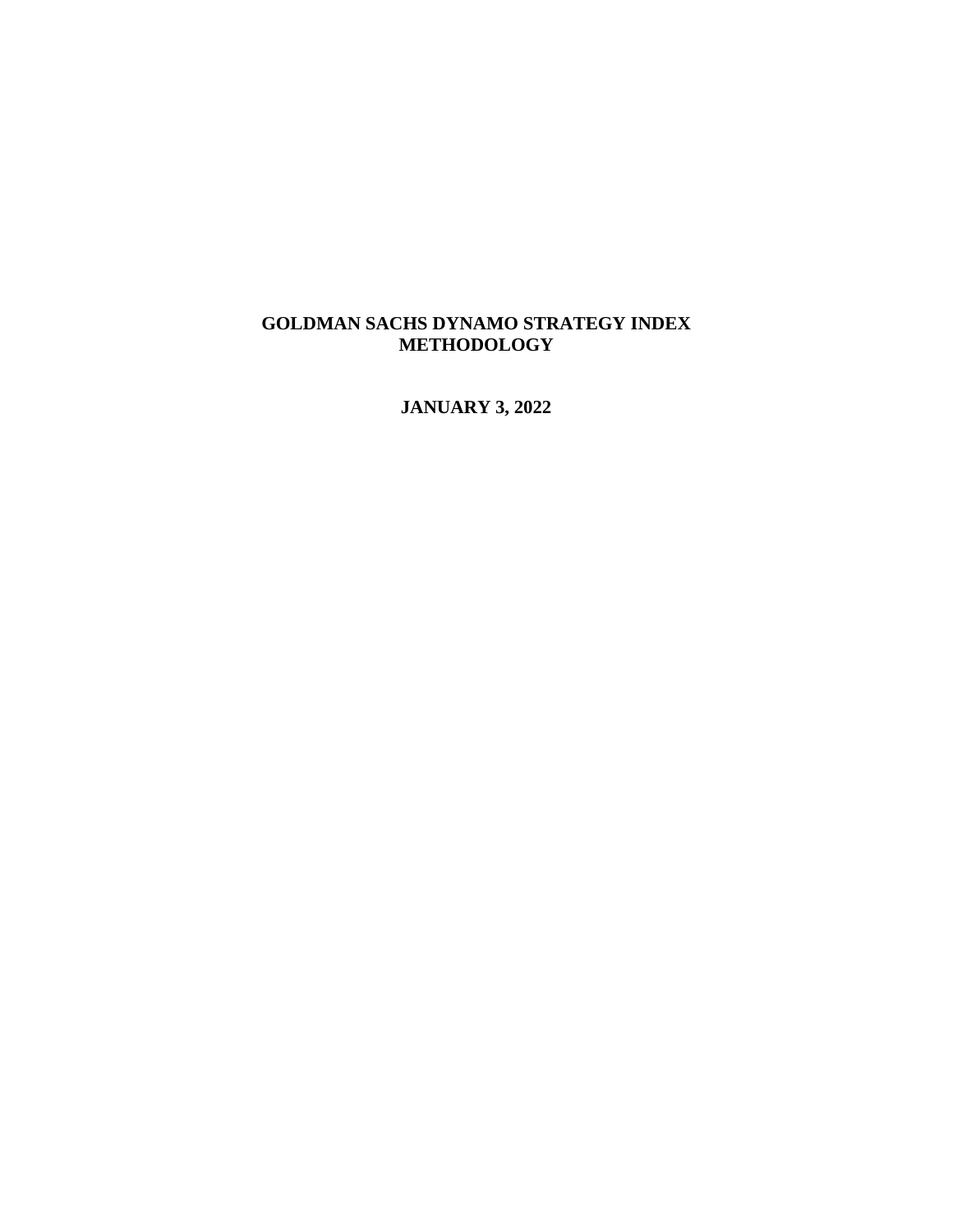#### **GOLDMAN SACHS DYNAMO STRATEGY INDEX**

#### **Overview**

*The following overview of the Goldman Sachs Dynamo Strategy Index is a summary and, as such, is necessarily incomplete. This overview should be read in conjunction with, and is qualified in its entirety by, the more detailed description of the [Goldman Sachs Dynamo Strategy Index] and its operation that follows in this document.*

The Goldman Sachs Dynamo Strategy Index (the "**Index**") represents a notional investment in the components of various indices (each an "**Underlying Index**" and together the "**Underlying Indices**"), as well as in exchange traded funds (each an "**Underlying ETF**" and together the "**Underlying ETFs**") and a hypothetical overnight cash investment (the **"Money Market Position"**), which together constitute the underlying assets (each an **"Underlying Asset"** and together the **"Underlying Assets"**).

The Underlying Indices and Underlying ETFs together, provide exposure to several asset classes as described below:

- *Developed Market Equities,* through an index comprised of futures contracts on U.S., equities and through the iShares MSCI EAFE ETF
- *Developed Market Fixed Income* Securities, through indices comprised of futures contracts on U.S. Treasuries and German Government Bonds
- *International Real Estate,* through the iShares U.S. Real Estate ETF and through an index comprised of European real estate investment trusts
- *Commodities*, through indices based on liquid futures contracts across several commodities sectors

The Index is calculated on an excess return basis and the value of the Index (the "**Index Value**") is calculated on each Index Business Day (as defined in the attached Annex) in U.S. dollars.

The Index Value is calculated by reference to the *excess* of the Total Return Index Value (as more specifically described under "Calculation of the Index" below) *over* the return that could be earned on a notional cash deposit at the "**Notional Interest Rate**" (which is the Federal Funds Rate, as specified in the Annex) and is adjusted by the "**Daily Index Cost**" of 0.50% per annum (this cost has the effect of reducing the Index Value).

On any given Index Business Day following the Index Base Date (any such day, a "**Total Return Index Rebalancing Day**"), the "**Total Return Index**" (as described under "*Calculation of the Total Return Index*") may be partially rebalanced from the "**Base Index**" (as described under "*Calculation of the Base Index")* into the Deleverage Position (as defined below) as a result of the volatility control feature. The value of the Total Return Index (the "**Total Return**  Index Value<sup>"</sup>) is calculated on each Index Business Day by reference to the weighted performance (after rebalancing) of:

- (i) the Base Index (as more specifically described below) and
- (ii) the Deleverage Position.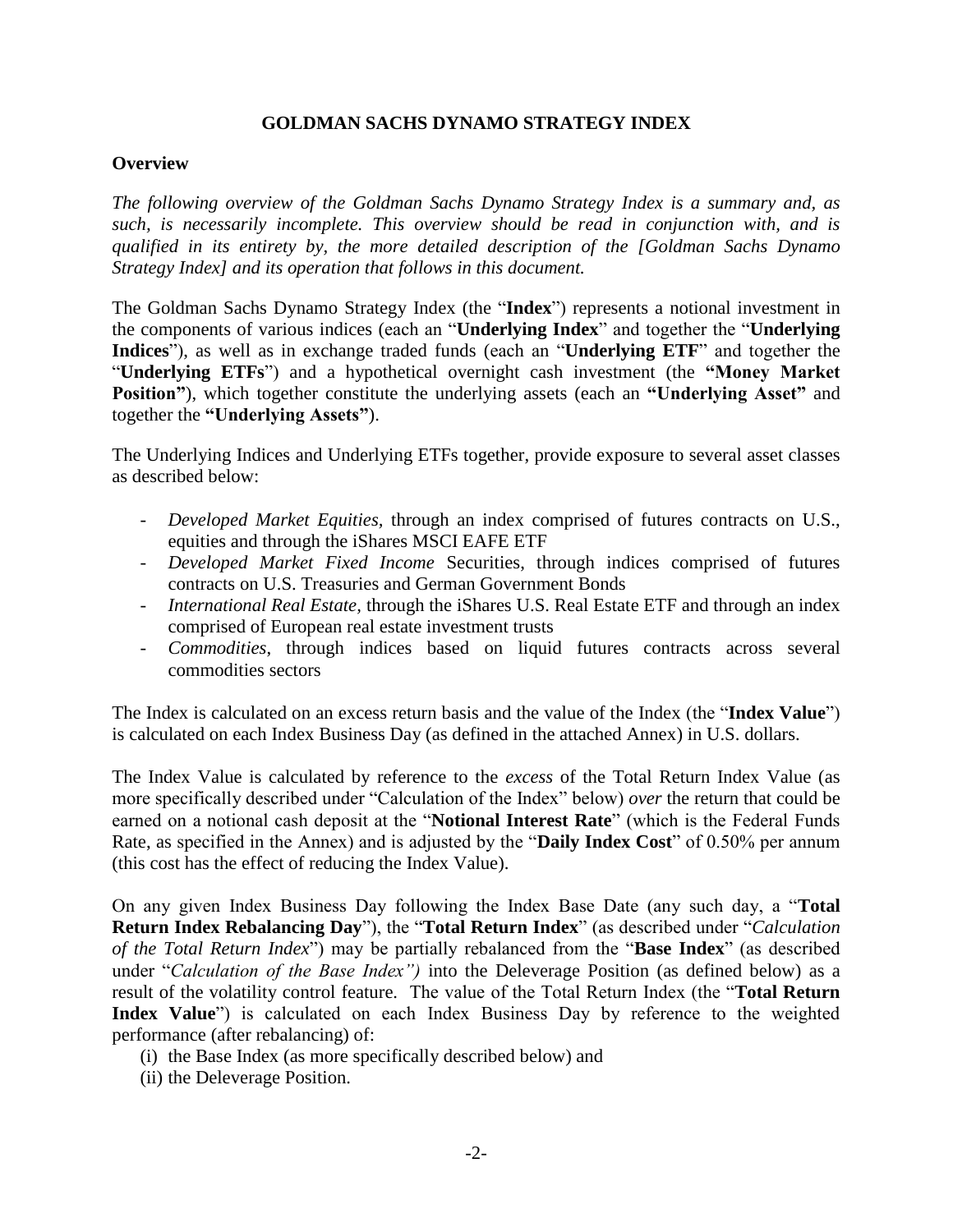The "**Deleverage Position**" means a hypothetical investment in the Money Market Position.

The value of the Base Index (the "**Base Index Value**") is calculated on each Index Business Day. The Base Index seeks to provide exposure to price momentum of the Underlying Assets by seeking to reflect the combination of Underlying Asset weightings that would have provided the highest historical total return (determined as described under "*Calculation of the Underlying Assets Target Weights*" below) on the first Index Business Day of each calendar month (the "**Base Index Observation Day**"), subject to constraints on maximum and minimum weights for each Underlying Asset along with volatility controls further described below. The Base Index is rebalanced monthly over the first five Index Business Day of each calendar month (the "**Base Index Rebalancing Period**"). Each Index Business Day in a Base Index Rebalancing Period will be deemed a "**Base Index Rebalancing Day**".

Goldman, Sachs & Co, the "**Index Sponsor**" has retained Solactive AG to serve as "**Calculation Agent**" for the Index. In the event the Index Sponsor appoints a replacement Calculation Agent a public announcement will be made via press release.

Unless otherwise indicated, any public announcement contemplated by this Methodology shall be made on the website of the Calculation Agent.

### **Additional Information about the Index, Including Risks**

Anyone considering an investment in securities or derivatives referencing the Index should read the appendix to the Methodology entitled "Additional Information about the Index, Including Risks." Neither the Index Sponsor nor any of its affiliates (including Goldman, Sachs & Co.) makes any representation or warranty, express or implied, or accepts any liability or responsibility to the owner of any products referencing the Index or any member of the public regarding (i) the advisability of investing in securities generally, in the Index or in the Underlying Indices and Underlying ETFs or (ii) the ability of the Index to generate positive results. If you consider acquiring any product referencing the Index you should consult your own accounting, tax, investment and legal advisors before doing so.

### **The Methodology**

#### *Overview*

At any given time, the Base Index tracks the weighted total return of the Underlying Assets. Most of the Underlying Assets are indices or exchange traded funds, and the performance of the Underlying Indices and Underlying ETFs reflect the total return of a hypothetical investment in the assets included in that Underlying Index or Underlying ETF, as applicable. The respective weights of the Underlying Assets, which can be as low as zero, are rebalanced monthly over the relevant Base Index Rebalancing Period within a set of pre-determined investment and volatility constraints by applying the Methodology algorithm. On any Total Return Index Rebalancing Day, the Total Return Index may be rebalanced, with revised weights for the Base Index and the Deleverage Position as a result of the volatility control feature of the Methodology. Under certain limited circumstances described under "Delayed Rebalancing", the Calculation Agent may delay any Base Index Rebalancing Day or Total Return Index Rebalancing Day in its sole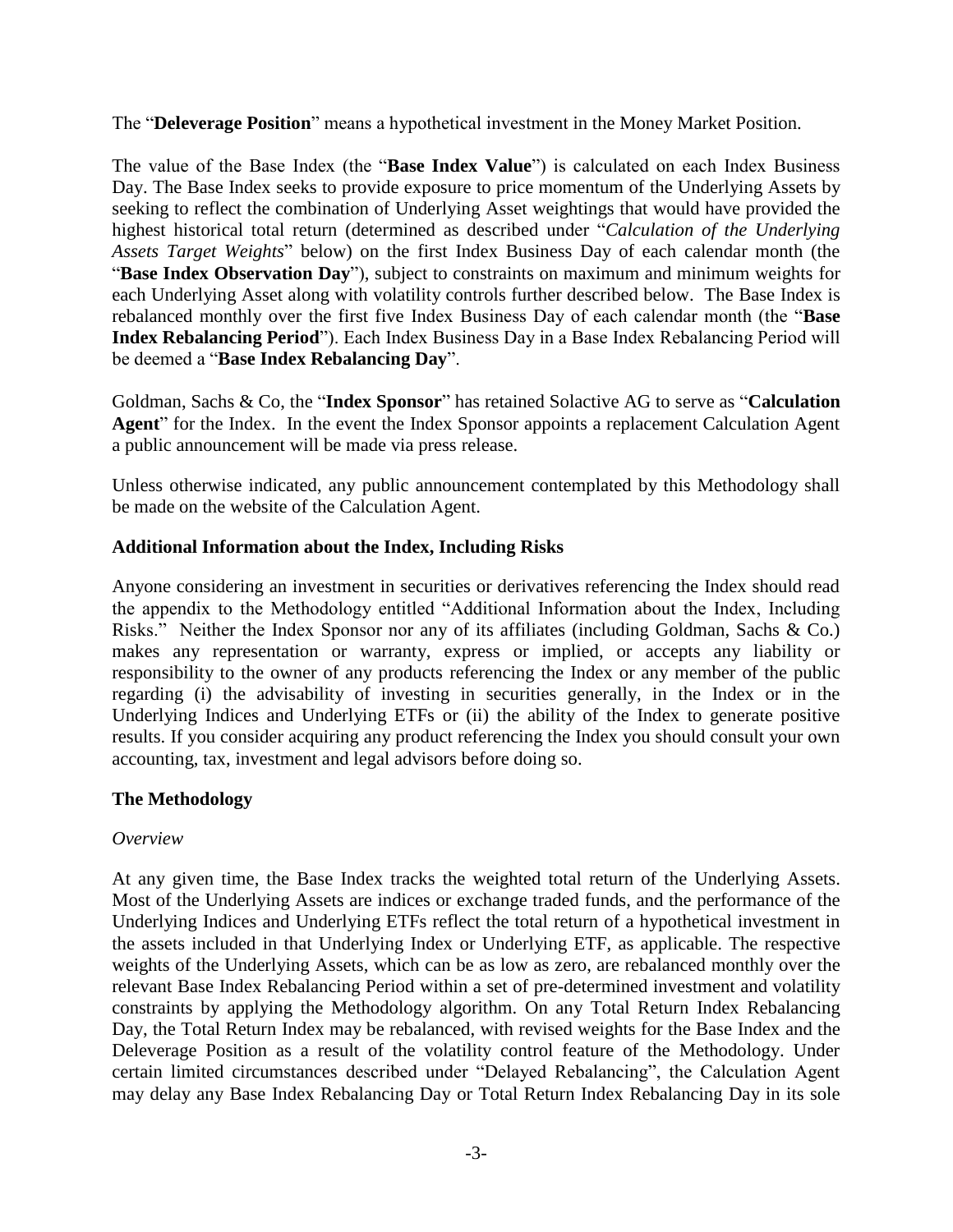discretion. In addition, the Index Committee intends to review the Methodology at least once a year, and may make changes to the Methodology from time to time (including after any such annual review) if it determines, in its sole discretion, that such changes are necessary or desirable in light of the goals of the Index. Any such changes to the Methodology will be publicly announced at least 60 Index Business Days prior to their effective date. The Index is designed to be an investable index.

#### *Base Index Rebalancing*

On each Base Index Observation Day, the Calculation Agent, pursuant to the Methodology and subject to the applicable constraints, seeks to select the combination of permitted Underlying Asset weights with the highest historical total return (as described under "*Calculation of the Underlying Assets Target Weights*" below). The Base Index will then be reweighted over the Base Index Rebalancing Period from the previous Underlying Asset weights to the newly determined Underlying Asset weights.

#### *Total Return Index Rebalancing and Volatility Control Feature*

The Methodology has a volatility control feature applied on any Total Return Index Rebalancing Day. This has the effect of reducing the exposure of the Total Return Index to the performance of the Base Index (and subsequently the Underlying Assets) by rebalancing a portion of the Base Index into the Deleverage Position if the realized volatility of the Base Index exceeds the Volatility Cap (as defined under "*Total Return Index Rebalancing and Volatility Control*" below) on any Total Return Index Rebalancing Day.

#### *Notional Interest Rate*

The Index is calculated on an excess return basis over the return that could be earned on a notional cash deposit at the Notional Interest Rate, compounded daily, and is adjusted by the Daily Index Cost (that cost having the effect of reducing the Index Value). The Notional Interest Rate will be reset daily, on each Index Business Day, starting from and including the Index Base Date. Each such date is referred to herein as an "**Interest Rate Reset Date**".

#### **Internal Currency Hedge**

#### *Overview*

In respect of Underlying Indices denominated in currencies other than U.S. dollars, the Index has an internal simulated currency hedge, which, through a series of hypothetical currency hedging transactions entered into in respect of each Valuation Period (as further described below), seeks to mitigate the exposure to exchange rate fluctuations in such currencies on the values of the non-U.S. dollar denominated Underlying Indices. See "*Additional Information About the Index, Including Risks*" below.

### *Methodology*

In respect of a non-U.S. dollar denominated Underlying Index, on each Asset Business Day (an Asset Business Day for an Underlying Index as specified in the Annex), the performance of the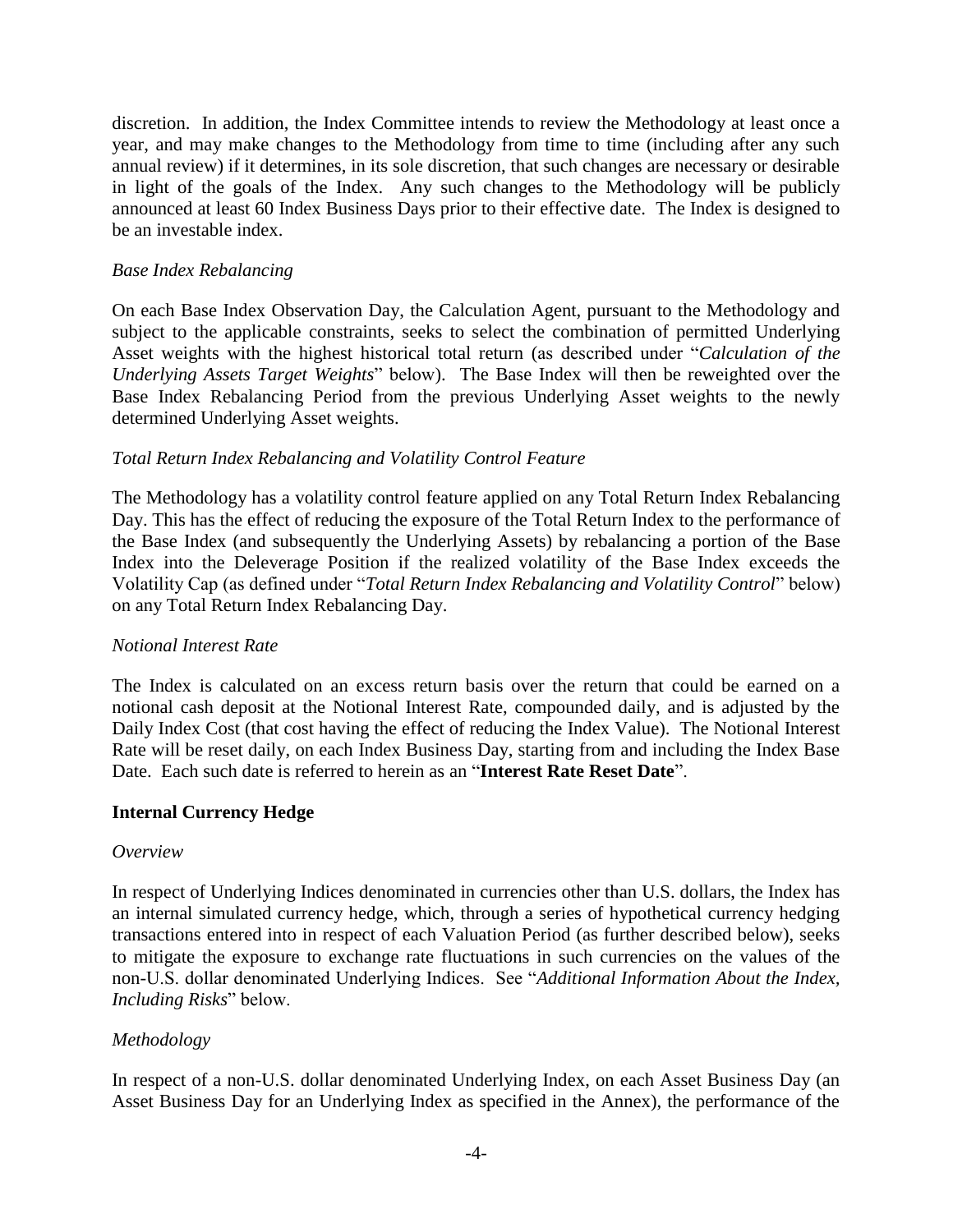given non-U.S. dollar-denominated Underlying Index for the period from the Asset Rebalancing Day (as specified in the Annex) immediately preceding such given Asset Business Day to such given Asset Business Day (the "**Valuation Period**") is determined. The performance of each non-U.S. dollar-denominated Underlying Index for the relevant Valuation Period consists of two types of components: the foreign Currency Borrowing Amount *plus* the adjusted change in the Underlying Index level as a result of the hedging transactions. The foreign Currency Borrowing Amount for the relevant Valuation Period is equal to the performance of a notional cash deposit in U.S. dollars accruing interest at the Notional Interest Rate *minus* the product of (i) the performance of such notional cash deposit accruing interest at the interest rate for such non-U.S. currency designated in the annex *times* (ii) the performance of the applicable Currency Exchange Rate (defined below). The Currency Borrowing Amount may be positive or negative. The change in the Underlying Index level for each non-U.S. dollar denominated Underlying Index is equal to the *product* of (a) the performance over such Valuation Period of an investment in the non-U.S. dollar-denominated Underlying Index *times* (b) the performance of the applicable currency exchange rate (the "**Currency Exchange Rate**", as specified in the Annex). The internal currency hedge is further described in *"Calculation of the Underlying Asset Value"* below.

#### **Publication of the Index**

Solactive AG (the "**Calculation Agent**") calculates and publishes the value of the Index on each Index Business Day and publishes it on both Bloomberg and Reuters. The relevant tickers are specified in the Annex.

Neither Goldman, Sachs & Co. nor any of its affiliates (individually and collectively, "Goldman Sachs") makes any representation or warranty, express or implied, regarding the advisability of investing in products that may be linked to the Index or the investment strategy underlying the Index, particularly, the ability of the Goldman Sachs Dynamo Strategy Index to perform as intended, the merit (if any) of obtaining exposure to the Goldman Sachs Dynamo Strategy Index or the suitability of purchasing or holding interests in any product linked to the Index. Goldman Sachs does not have any obligation to take the needs of the holders of products linked to the Index into consideration in determining, composing or calculating the Goldman Sachs Dynamo Strategy Index. GOLDMAN SACHS DOES NOT GUARANTEE THE ACCURACY AND/OR COMPLETENESS OF GOLDMAN SACHS DYNAMO STRATEGY INDEX OR OF THE METHODOLOGY UNDERLYING THE INDEX, THE CALCULATION OF THE INDEX OR ANY DATA SUPPLIED BY IT FOR USE IN CONNECTION WITH ANY PRODUCT LINKED TO THE INDEX. GOLDMAN SACHS EXPRESSLY DISCLAIMS ALL LIABILITY FOR ANY SPECIAL, PUNITIVE, INDIRECT OR CONSEQUENTIAL DAMAGE EVEN IF NOTIFIED OF THE POSSIBILITY OF SUCH DAMAGES.

### **Publication of Changes to the Index and to the Methodology**

Changes to the components of the Index made by the Calculation Agent or, in certain cases, the Index Committee will be publicly announced as promptly as is reasonably practicable and normally at least five Index Business Days prior to the effective date of the changes. Changes to the Methodology made by the Index Committee will be publicly announced at least 60 Index Business Days prior to their effective date. Adjustments made by the Calculation Agent in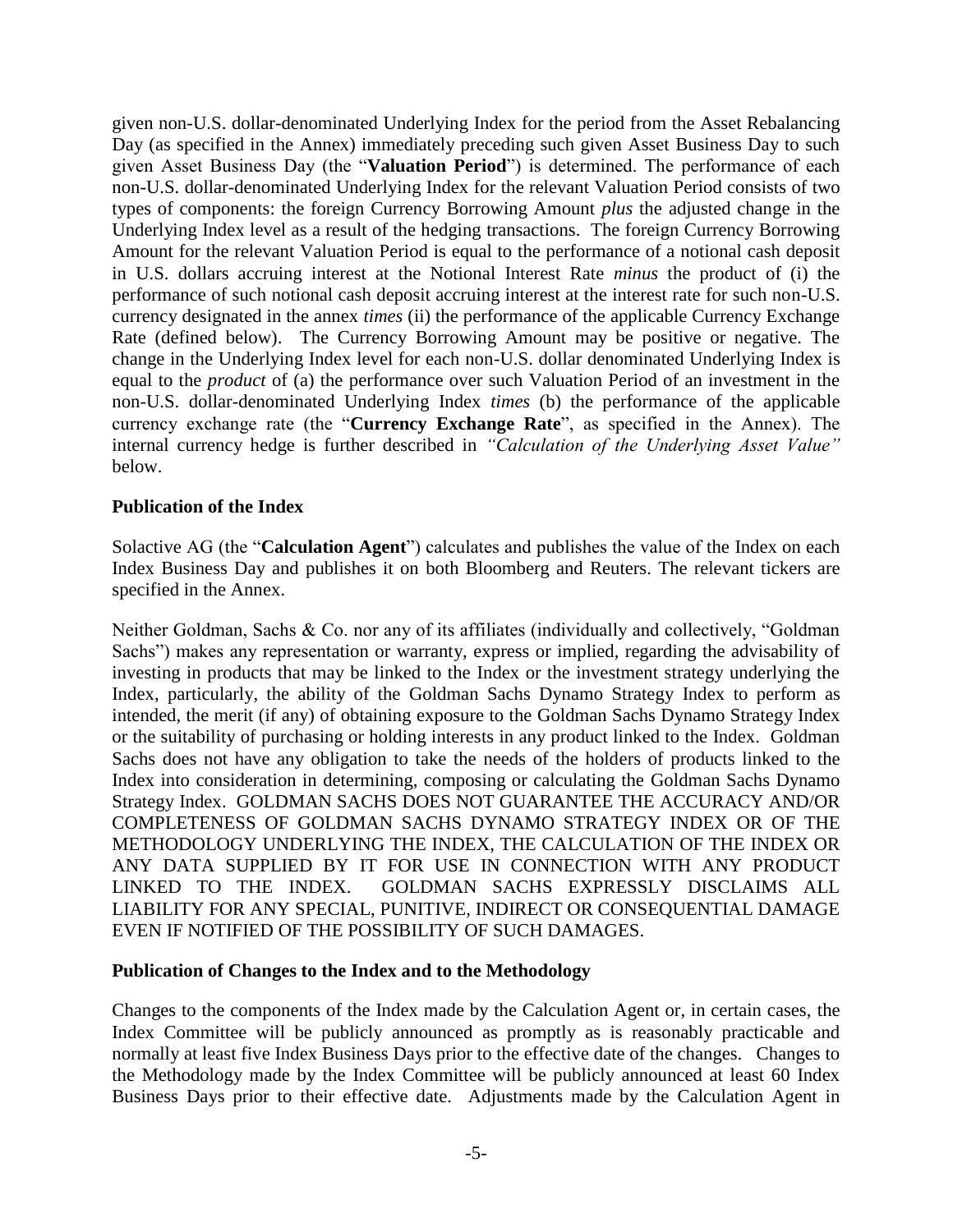response to market adjustment events and potential adjustment events will be publicly announced as promptly as is reasonably practicable.

### **Index Committee**

An Index Committee is responsible for overseeing the Index and the Methodology, while the Calculation Agent is responsible for the day to day implementation of the Methodology, for the calculation of the Index, including responding to Market Disruption Events (as defined under "Market Disruption Events" below) and potential adjustment events, and for publication of the Index values and the Methodology. The Index Committee is committed to maintaining the Index as a liquid, tradable index. The Index Committee is currently comprised of three full-time employees of The Goldman Sachs Group, Inc. or one or more of its affiliates.

The Index Committee may exercise limited discretion with respect to the Index, as contemplated by the Methodology, including in the situations described under "Changes to the Index Components". Any such changes or actions (other than changes to the Methodology itself, which would be publicly announced at least 60 Index Business Days prior to their effectiveness, as described above) are publicly announced as promptly as is reasonably practicable and normally at least five Index Business Days prior to their effective date. The Calculation Agent may from time to time consult the Index Committee on matters of interpretation with respect to the Methodology.

Because the Index Committee considers information about changes to the Index and related matters that may be potentially market moving and material, all Index Committee discussions, including those with the Calculation Agent, are confidential. The Index Committee will determine the successor of any of its members.

### **Changes to the Index Components**

The designated Underlying Assets of the Index as well as the Currency Borrowing Amount Rates, Currency Exchange Rates and the Notional Interest Rate are not expected to be changed or replaced. However, if, for any reason any of the following events occur:

- the Underlying Index Sponsor of an Underlying Index announces that it will make a material change in the formula for or the method of calculating such Underlying Index (or the selection of the components thereof) or otherwise materially modifies such Underlying Index (or the selection of the components thereof) for the purpose of maintaining such Underlying Index;
- an Underlying Index is no longer published by its Underlying Index Sponsor or is no longer tradable (as determined by the Calculation Agent in consultation with the Index Committee) in light of regulatory or similar requirements;
- any third-party Underlying Index Sponsor of an Underlying Index terminates its license with the Index Sponsor and its affiliates such that neither the Index Sponsor nor any of its affiliates may use the Underlying Index or any related index in connection with any financial product or index;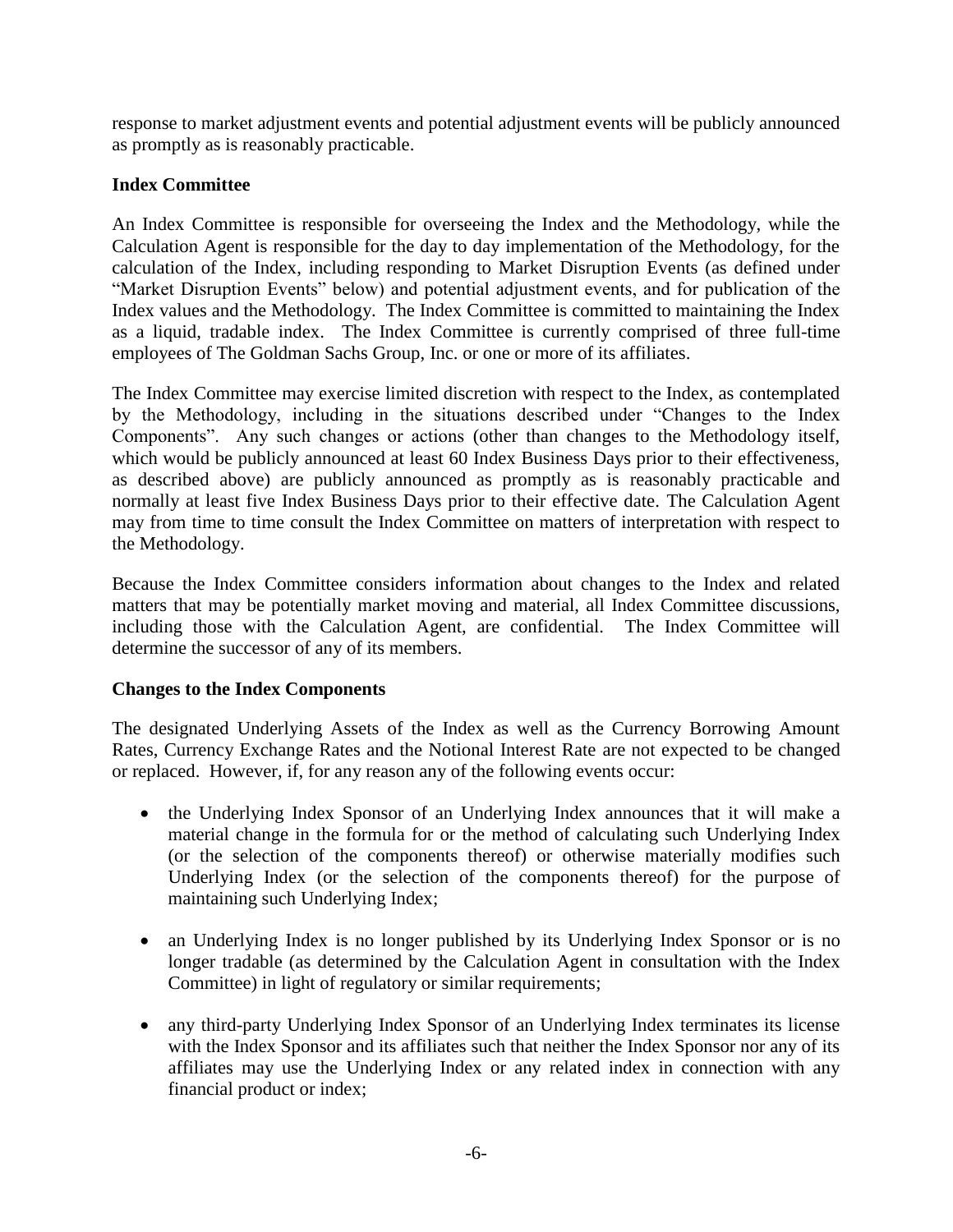- an Underlying ETF ceases to exist, is delisted, terminated, wound up, liquidated or files for bankruptcy, is combined with another ETF that has a different investment objective, or changes its currency of denomination;
- an Underlying ETF suspends creations or redemptions for five consecutive Index Business Days or announces a suspension of unlimited or unspecified duration for such creations or redemptions;
- the net asset value of an Underlying ETF is not calculated or is not announced by either the Underlying ETF or its sponsor for five consecutive Index Business Days, or a Market Disruption Event occurs and is continuing for five consecutive Index Business Days;
- the average daily trading volume in the preceding three calendar months of an Underlying ETF is less than \$1 million (where average daily trading volume is measured by summing the value of all reported transactions in such Underlying ETF for each trading day during the preceding three full calendar months, and dividing this sum by the total number of such trading days) or the net asset value of such Underlying ETF is below \$250 million (where net asset value is measured as the value of an entity's assets less the value of its liabilities as publicly disclosed by the Underlying ETF or its sponsor);
- the sponsor or investment adviser of an Underlying ETF files for bankruptcy and there is no solvent immediate successor;
- limitations on ownership are imposed on an Underlying ETF due to a change in law or regulation, loss of regulatory exemptive relief or otherwise, and the Index Committee, in its sole discretion, determines that such limitations materially adversely affect the ability of holders of such Underlying ETF to hold, acquire or dispose of shares of such Underlying ETF;
- the tax treatment of an Underlying ETF changes in a way that would have an adverse effect on holders of shares of such Underlying ETF;
- the Index Committee, in its sole discretion, determines that an Underlying ETF has changed the index underlying or otherwise referenced by such Underlying ETF (the "**Reference Index**" for such Underlying ETF) to an index that is materially different, or the methodology for the Reference Index is materially modified (other than a modification in the ordinary course of administration of the Reference Index);
- the Reference Index of an Underlying ETF is no longer compiled, or the closing level of such Reference Index is not calculated or published for five consecutive Index Business Days;
- the Index Sponsor determines in its sole discretion that it is not practicable for an Underlying ETF to continue to be included in the Index for any reason, including due to
	- a) a dispute as to whether a license is required to use the Underlying ETF or the related Reference Index, or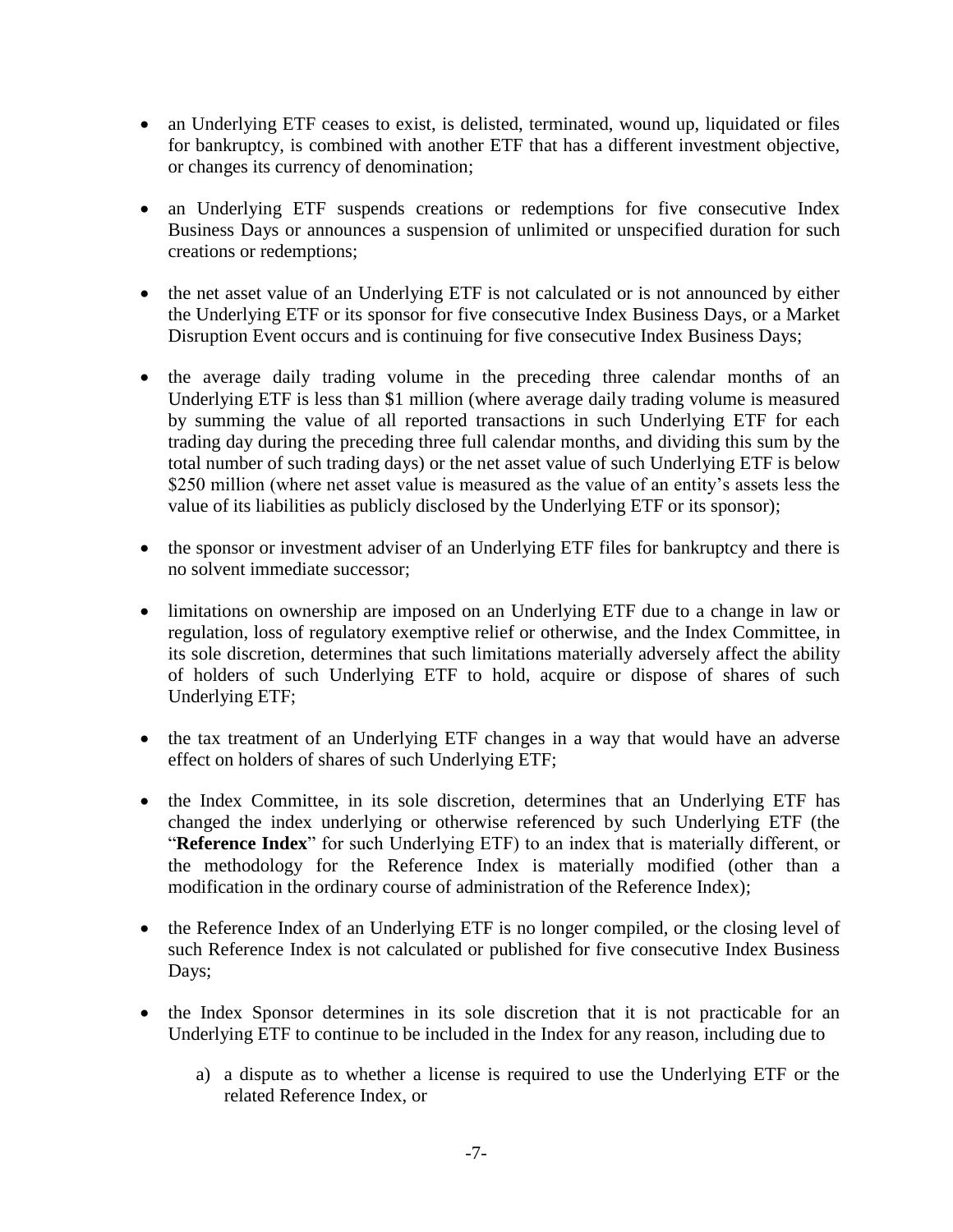- b) to the extent there is an agreement in place governing such use, changes in the terms upon which an Underlying ETF or related Reference Index is made available to the Index Sponsor for inclusion in the Index that the Index Sponsor, in its sole discretion, determines to be materially adverse to it;
- the applicable Currency Exchange Rate, related currency or Currency Borrowing Amount Rate ceases to exist; or
- the Notional Interest Rate ceases to exist,

then such Underlying Asset, Notional Interest Rate, Currency Exchange Rate or Currency Borrowing Amount Rate will be replaced by a successor index or exchange traded fund or rate that, in the determination of the Index Committee in its sole discretion, most closely replicates, in the case of an index, the constituents and method of calculation of the Underlying Index, provided that the Index Sponsor has rights to use such index as an Underlying Index, and in other cases, the relevant exchange traded fund, rate or currency. If the Index Committee determines in its sole discretion that no successor index or exchange traded fund exists, such Underlying Index or Underlying ETF will be removed from the Index.

Such deletions and substitutions may be undertaken during a rebalancing or in between rebalancing dates. Any such changes or actions taken with respect to the Index by the Index Committee are publicly announced as promptly as is reasonably practicable and normally at least five Index Business Days prior to the effective date of the changes or actions, and will be reflected in an updated version of this Methodology.

#### **Underlying Asset Weights, Base Index Rebalancing and Total Return Index Rebalancing**

#### *Overview*

The respective target weights of the Underlying Assets (each, an "**Underlying Asset Target Weight**" and together the "**Underlying Assets Target Weights**"), which can be as low as zero, are determined on each Base Index Observation Day, within the investment and volatility maximum constraints described in the attached Constraints Schedule and below, by applying the Methodology algorithm. The weights of the Underlying Assets (each an "**Underlying Asset Weight**" and together the "**Underlying Assets Weights**") in the Base Index will then be adjusted gradually over the Base Index Rebalancing Period to meet the Underlying Assets Target Weights. The Calculation Agent is required to delay a Base Index Rebalancing Day under certain circumstances described below under "Delayed Rebalancing".

#### *Calculation of the Underlying Assets Target Weights*

The target weight attributed to each Underlying Asset pursuant to the Methodology on each Base Index Observation Day (regardless of whether a Market Disruption Event occurs or is occurring on that day) is intended to optimize the total return performance of the Underlying Assets based on an analysis of the historical returns of the Underlying Assets, subject to the constraints included in the Methodology.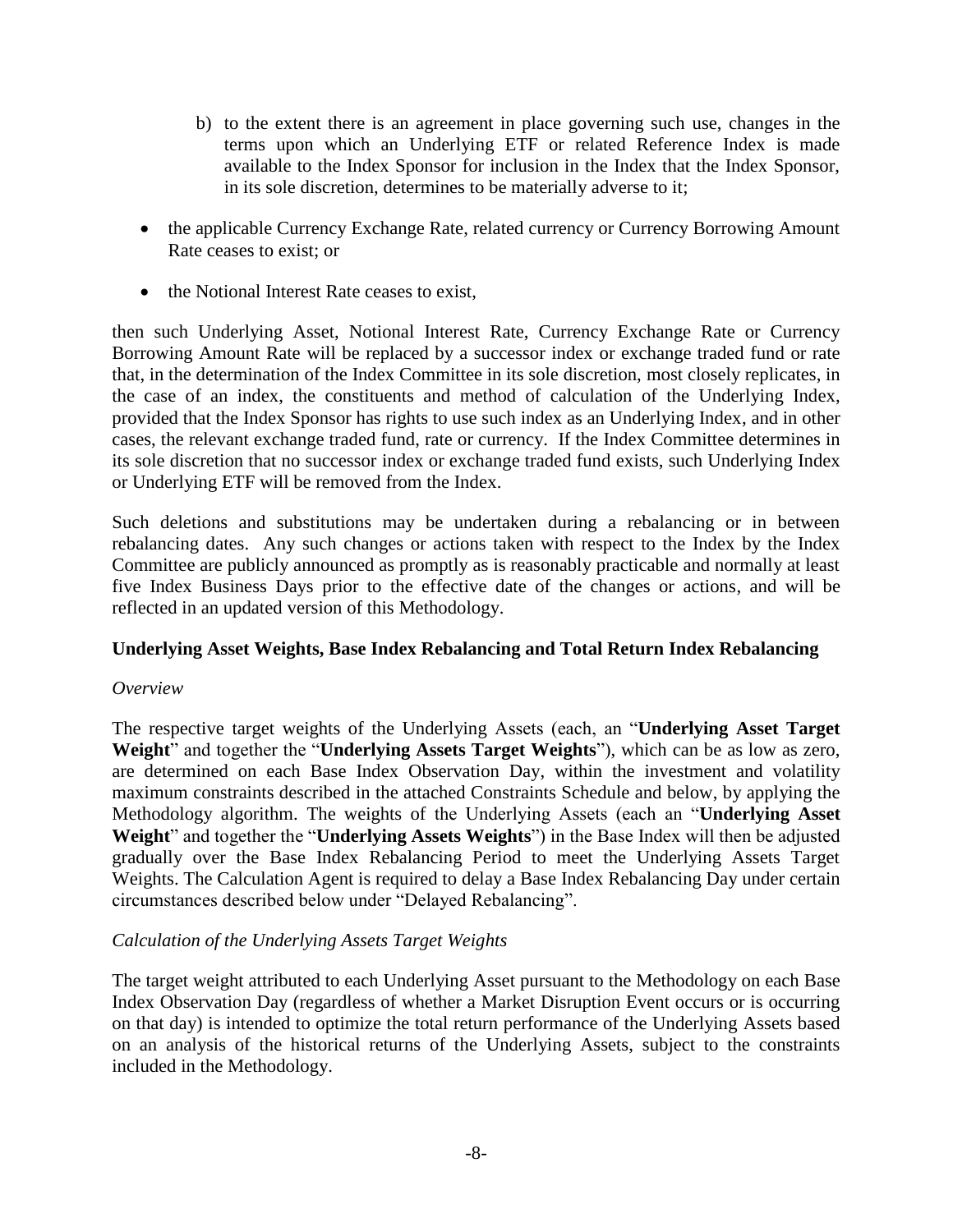For each Look-Back Period, the Methodology algorithm seeks to select — out of all the combinations of admissible Underlying Assets Target Weights within a set of investment constraints and volatility constraints described below — the combination with the highest Annualized Assets Combination Return. Among other things, this requires the Calculation Agent to calculate the Annualized Assets Combination Return and the Annualized Assets Combination Realized Volatility for each relevant Look-Back Period.

The Underlying Asset Target Weight for an Underlying Asset will be equal to the average of the target weights for that Underlying Asset determined in respect of each Look-Back Period (with rounding effects treated as described below under "Rounding Convention"). For the avoidance of doubt, rounding will be applied only when calculating the average of the target weights but not at the level of each individual Look-Back Period.

If on a Base Index Observation Day, for any Look-Back Period, no combination of Underlying Assets Target Weights complies with the pre-defined investment and volatility constraints, then the Methodology algorithm will select from all combinations of Underlying Assets Target Weights that comply with the investment constraints, the combination with the lowest Annualized Assets Combination Realized Volatility, regardless of that combination's Annualized Assets Combination Return. The particular combination so selected for such Look-Back Period would therefore exceed the volatility constraint.

The "**Look-Back Period**" on any given Index Business Day is the period from (and including) the day which falls respectively six (6) calendar months before the second Index Business Day prior to the given Index Business Day (or, if any such date is not an Index Business Day, the preceding Index Business Day) to (and including) the third Index Business Day prior to the given Index Business Day.

• Investment Constraints: Investment constraints set a minimum weight of 0% and maximum weight for each Underlying Asset. Negative weights (that is, short positions) are not permitted by the Methodology, but weights can be as low as zero so that the performance of zero-weighted Underlying Assets would not be reflected in the performance of the Base Index for the relevant periods. The sum of the weights of all Underlying Assets in the Base Index is always equal to 100% (with rounding effects treated as described below under "Rounding Convention").

Where, among other situations described under "Changes to the Index Components", the publication of an Underlying Index is discontinued and there is no successor index, it will be deemed to have been assigned a zero weight in the Base Index and will be replaced with a hypothetical position in the Money Market Position. At the next Base Index Observation Day, the target weights of the remaining Underlying Assets will be calculated pursuant to the Methodology except that any Underlying Index for which the publication is discontinued and there is no successor index will be assigned a zero weight.

Where, among other situations described under "Changes to the Index Components", an Underlying ETF ceases to exist, is delisted or is no longer tradable and is not replaced by the Index Committee in the manner described above, it will be deemed to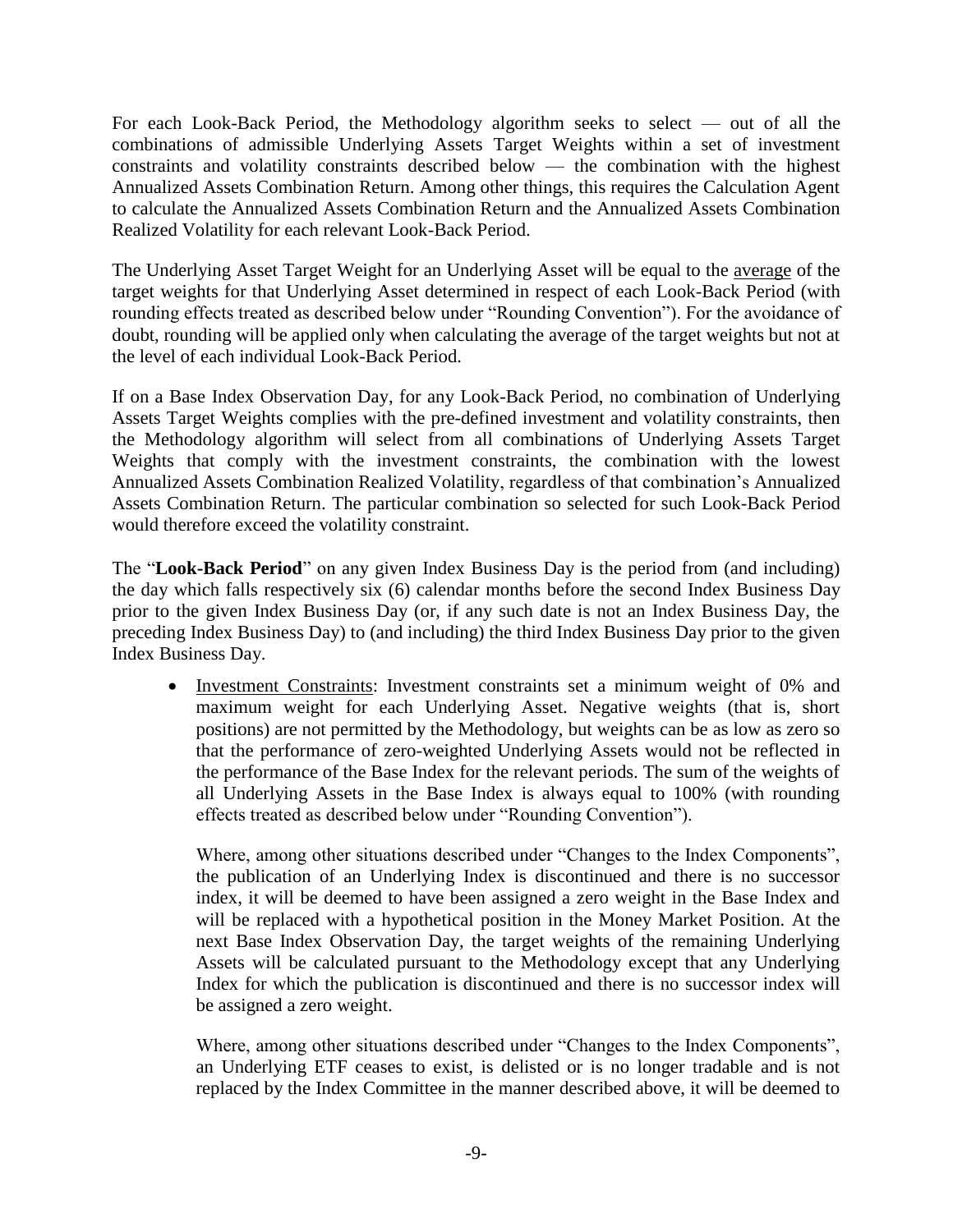have been assigned a zero weight in the Base Index and will be replaced with a hypothetical position in the Money Market Position. At the next Base Index Observation Day, the target weights of the remaining Underlying Assets will be calculated pursuant to the Methodology except that any Underlying ETF that ceases to exist, is delisted or is no longer tradable will be assigned a zero weight.

The maximum weight per Underlying Asset (the "**Underlying Asset Maximum Weight**") and the minimum weight per Underlying Asset (the "**Underlying Asset Minimum Weight**") applicable to the Index are set out in the attached Constraints Schedule.

• Volatility Constraint: The volatility constraint of the Methodology sets a limit of 5% on the Annualized Assets Combination Realized Volatility within a Look-Back Period of any selected combination of Underlying Assets Target Weights.

Realized volatility is a historical calculation of the degree of movement based on prices or values of an asset observed periodically in the market over a specified period. The realized volatility of an asset is characterized by the frequency of the observations of the asset price used in the calculation and the period over which observations are made.

Rounding Convention: The target weight of each Underlying Asset computed at each Base Index Observation Day is rounded to the nearest three decimal places with 0.05% (0.0005) being rounded upward. For example, if the optimal weight is 12.36% (0.1236), it would be rounded up to 12.4% (0.124). The effect of rounding is that the sum of the rounded weights may not add up to 100%. For this reason, at each Base Index Observation Day, the sum of the rounded target weights is deducted from 100%. If the resulting excess weight is positive, it is added to the Underlying Asset with the highest average historical return over each of the Look-Back Periods regardless of whether this might cause the target weight of that Underlying Asset to exceed any of the constraints specified above. If the resulting excess weight is negative, its absolute value is subtracted from the target weight of the Underlying Asset that had the lowest average historical return over each of the Look-Back Periods and a target weight higher than the absolute value of the excess amount being deducted regardless of whether this might cause the target weight of the Underlying Asset to exceed any of the constraints specified above.

### *Calculation of the Underlying Asset Weights*

On each Base Index Rebalancing Day(t), the Underlying Asset Weight $(i)$  of an Underlying Asset $(i)$ is calculated according to the following formula:

$$
w_{i,t} = w_{i,BRt} + \frac{w_{i,B0t}^{Target} - w_{i,BRt}}{p}
$$

Where:

*Subscript (t)* refers to the relevant Base Index Rebalancing Day *Subscript (BRt)* refers to the Base Index Rebalancing Day immediately preceding Base Index Rebalancing Day(t)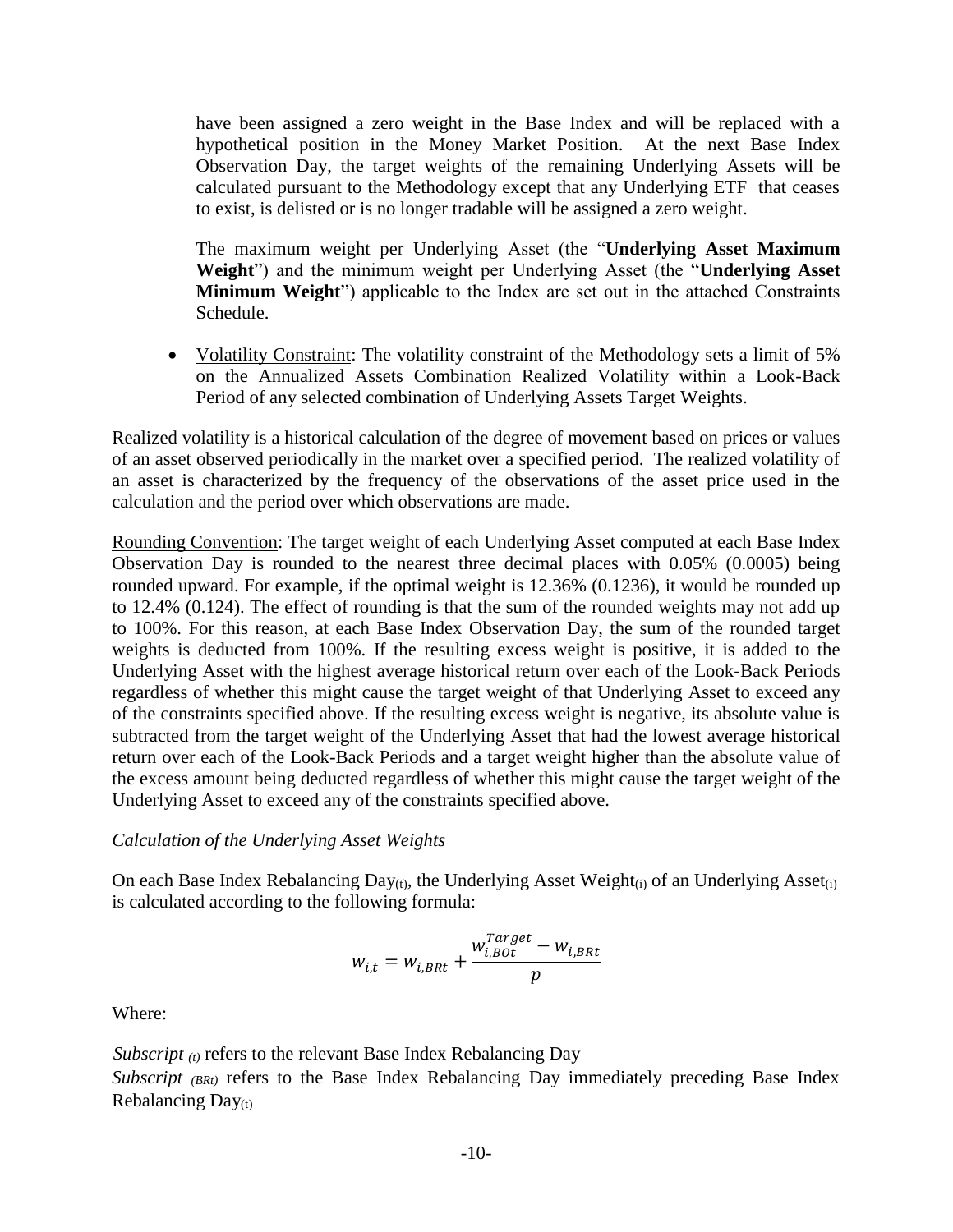$w_{i,t}$  is the Underlying Asset Weight<sub>(i)</sub> on calendar day<sub>(t)</sub>

 $w_{i,B0t}^{Target}$  is the Underlying Asset Target Weight<sub>(i)</sub> that was determined (as set forth under "*Calculation of the Underlying Assets Target Weights*" above ) on the Base Index Observation Day on or immediately preceding Base Index Rebalancing  $Day_{(t)}$ 

 $p$  is the number of remaining Base Index Rebalancing Days (and including such Base Index Rebalancing  $Day_{(t)}$ ) in the related Base Index Rebalancing Period

#### *Calculation of the Annualized Assets Combination Return*

The Annualized Assets Combination Return, during the relevant Look-Back Period, of each admissible combination of Underlying Assets Target Weights, with respect to any given Base Index Observation Day, is calculated according to the following formula:

$$
AAC\_Return_{Bot} = \sum_{i=1}^{n} a_i \times AssetReturn_{i,Bot}
$$

Where:

*AAC\_ReturnBOt* is the Annualized Assets Combination Return, during the relevant Look-Back Period, of the given combination of Underlying Assets Target Weights

*n* is the number of Underlying Assets (8)

 $a_i$  is the Underlying Asset Target Weight $(i)$  in the given combination of Underlying Assets Target Weights

*Subscript <sub>BOt</sub>* refers to the relevant Base Index Observation Day

*AssetReturn<sub>i,BOt</sub>* is the Annualized Asset Return of the Underlying Asset<sub>(i)</sub> as of the Base Index Observation  $Day_{(BOt)}$ , and is calculated according to the following formula:

$$
A \text{ssetReturn}_{i, BOL} = \frac{252}{N_{BOL}} \times \sum_{s} \ln \left( \frac{A_{i, s+1}}{A_{i, s}} \right)
$$

Where:

*AssetReturni,BOt* is the Annualized Asset Return, during the relevant Look-Back Period, of the Underlying  $\text{Asset}_{(i)}$ 

*NBOt* is the actual number of Index Business Days within the relevant Look-Back Period *Subscript <i>(BOt)* refers to the relevant Base Index Observation Day

*Subscript* (s) refers to each Index Business Day within the relevant Look-Back Period  $A_{i,s}$  is the Underlying Asset Value<sub>(i)</sub> on Index Business Day(s)

 $A_{i,s+1}$  is the Underlying Asset Value<sub>(i)</sub> on the Index Business Day immediately following Index Business Day $(s)$ .

#### *Calculation of the Annualized Assets Combination Realized Volatility*

The Annualized Assets Combination Realized Volatility, during the relevant Look-Back Period,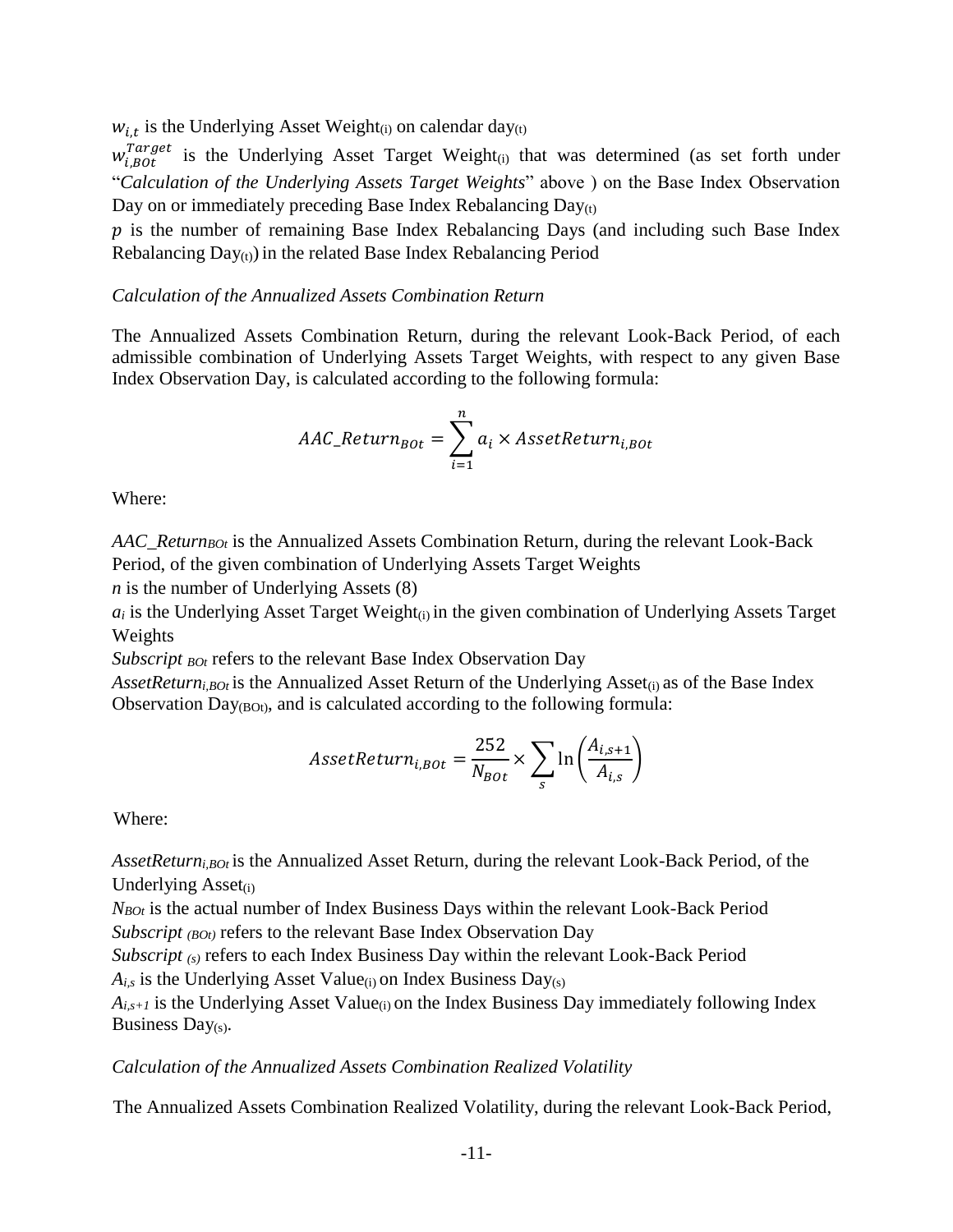of each admissible combination of Underlying Assets Target Weights, with respect to any Base Index Observation Day, is calculated (subject to the impact of disruptions as described below) according to the following formula:

$$
AAC\_Realized\_Volatility_{Bot} = \sqrt{\sum_{i,j=1}^{n} a_i \times a_j \times AssetCovariance_{i,j,Bot}}
$$

Where:

*AAC\_Realized\_VolatilityBOt* is the Annualized Assets Combination Realized Volatility, during the relevant Look-Back Period, of the given combination of Underlying Assets Target Weights *n* is the number of Underlying Assets (8)

 $a_i$  is the Underlying Asset Target Weight $(i)$  in the given combination of Underlying Assets Target Weights

 $a_i$  is the Underlying Asset Target Weight<sub>(i)</sub> in the given combination of Underlying Assets Target Weights

*Subscript BOt* refers to the relevant Base Index Observation Day

AssetCovariance<sub>i,i,BOt</sub> is the Annualized Asset Co-Variance between Underlying Asset<sub>(i)</sub> and Underlying  $\text{Asset}_{(i)}$  during the relevant Look-Back Period, and is calculated according to the following formula:

$$
A \text{ssetCovariance}_{i,j,Bot} = \frac{252}{N_{Bot}} \times \sum_{s} \left[ \ln \left( \frac{A_{i,s+1}}{A_{i,s}} \right) \times \ln \left( \frac{A_{j,s+1}}{A_{j,s}} \right) \right]
$$

Where:

*Subscript* (s) refers to each Index Business Day within the relevant Look-Back Period *Subscript <sub>BOt</sub>* refers to the relevant Base Index Observation Day

*NBOt* is the actual number of Index Business Days within the relevant Look-Back Period

 $A_{i,s}$  is the Underlying Asset Value<sub>(i)</sub> on Index Business Day<sub>(s)</sub>

 $A_{i,s+1}$  is the Underlying Asset Value<sub>(i)</sub> on the Index Business Day immediately following Index Business  $Day(s)$ 

 $A_{i,s}$  is the Underlying Asset Value<sub>(i)</sub> on Index Business Day<sub>(s)</sub>

 $A_{i,s+1}$  is the Underlying Asset Value<sub>(i)</sub> on the Index Business Day immediately following Index Business  $Day(s)$ .

#### *Calculation of the Underlying Asset Value*

The Underlying Asset Value of the Money Market Position is equal to the Money Market Position Value, which is calculated as set forth under "*The Money Market Position – Calculation of the Money Market Position Value*" below.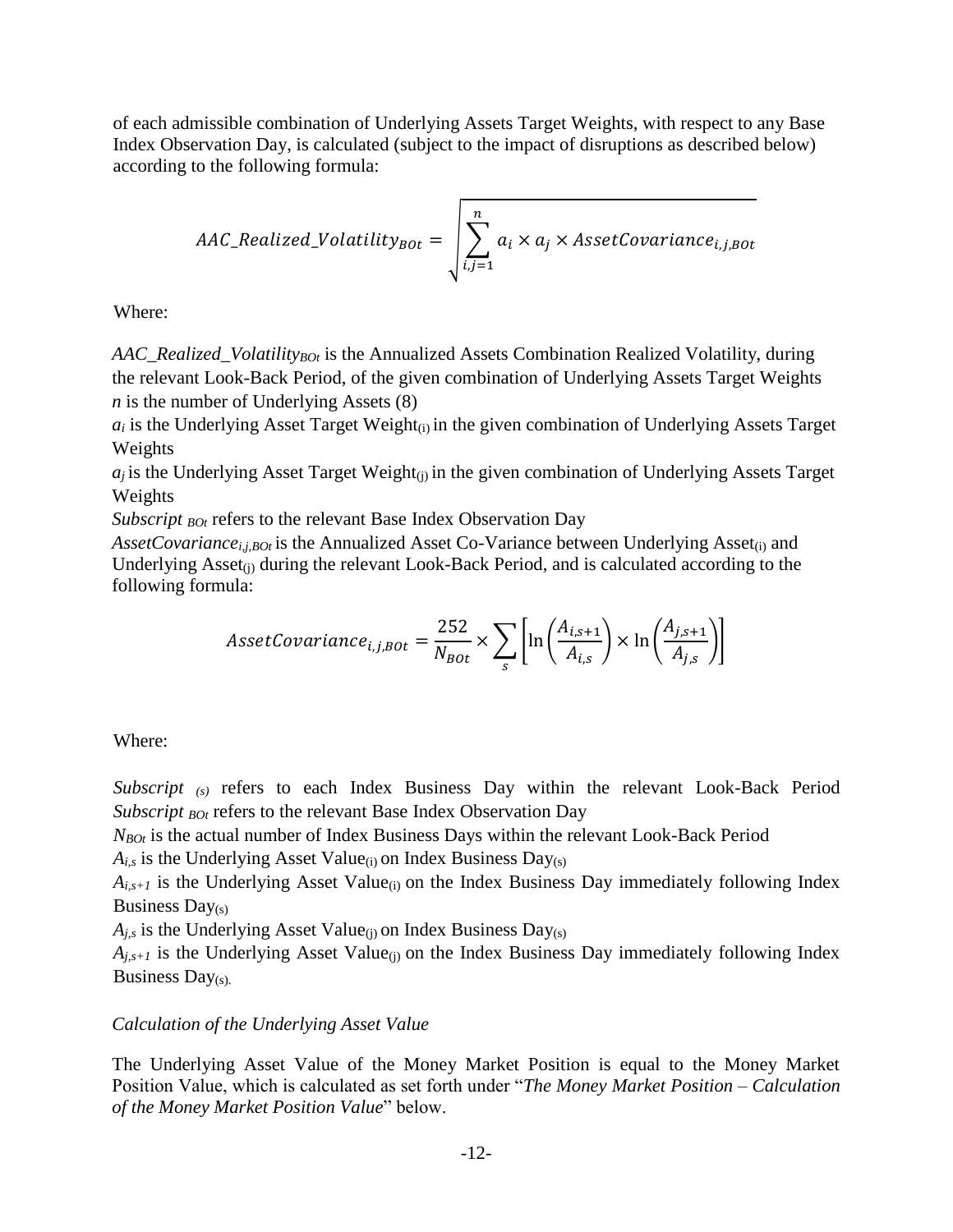For Underlying Assets other than the Money Market Position, the Underlying Asset Value<sub>(i)</sub> of an Underlying Asset<sub>(i)</sub> on the Asset Base Date (as specified in the Annex) is equal to 100. On any Asset Business  $Day_{(t)}$  (an Asset Business Day for an Underlying Asset as specified in the Annex) following the Asset Base Date, the Underlying Asset Value<sub>(i)</sub> of an Underlying Asset<sub>(i)</sub> is calculated as follows:

(i) If the Underlying Asset is an Underlying ETF

$$
A_{i,t} = A_{i,ARt} \times \frac{RL_{i,t}}{RL_{i,ARt}}
$$

Where:

*Subscript* <sup>*(t)*</sup> refers to the given Asset Business Day

*Subscript*  $(ARI)$  refers to the Asset Rebalancing Day (as specified in the Annex) immediately preceding Asset Business  $Day_{(t)}$  with respect to Underlying Asset<sub>(i)</sub>

*Ai,ARt* means the Underlying Asset Value(i) as of date*(ARt)*

 $RL_{i,t}$  means the Reinvested Level of Underlying Asset<sub>(i)</sub> (determined as specified below) as of date $(t)$ 

*RL*<sub>*i,ARt*</sub> means the Reinvested Level of Underlying Asset<sub>(i)</sub> (determined as specified below) as of date*(ARt)*

The Reinvested Level of Underlying  $ETF_{(i)}$  on the Asset Base Date (as specified in the Annex) is equal to 100. On any Asset Business Day $_{(t)}$  (an Asset Business Day for an Underlying Asset as specified in the Annex) following the Asset Base Date, the Reinvested Level of Underlying  $ETF(i)$  is calculated according to the following formula:

$$
RL_{i,t} = RL_{i,ARt} \times \left(\frac{I_{i,t} + D_{i,t}}{I_{i,ARt}}\right)
$$

Where:

*Subscript (t)* refers to the given Asset Business Day

*Subscript* (*ARt*) refers to the Asset Rebalancing Day (as specified in the Annex) immediately preceding Asset Business  $Day_{(t)}$  with respect to Underlying  $ETF_{(i)}$ 

 $RL_{i,t}$  means the Reinvested Level of Underlying  $ETF_{(i)}$  as of date<sub>(t)</sub>

*RLi,ARt* means the Reinvested Level of Underlying ETF(i) as of date*(ARt)*

 $I_{i,t}$  means the Reference Level of Underlying  $ETF_{(i)}$  (determined as specified in the Annex) as of date $(t)$ 

 $I_{i,ARt}$  means the Reference Level of Underlying  $ETF_{(i)}$  (determined as specified in the Annex) as of date*(ARt)*

 $D_{i,t}$  means, for Underlying ETF $_{(i)}$ , the aggregate amount of cash dividends with an exdividend date during the period from but excluding date<sub>(ARt)</sub> to and including date<sub>(t)</sub>;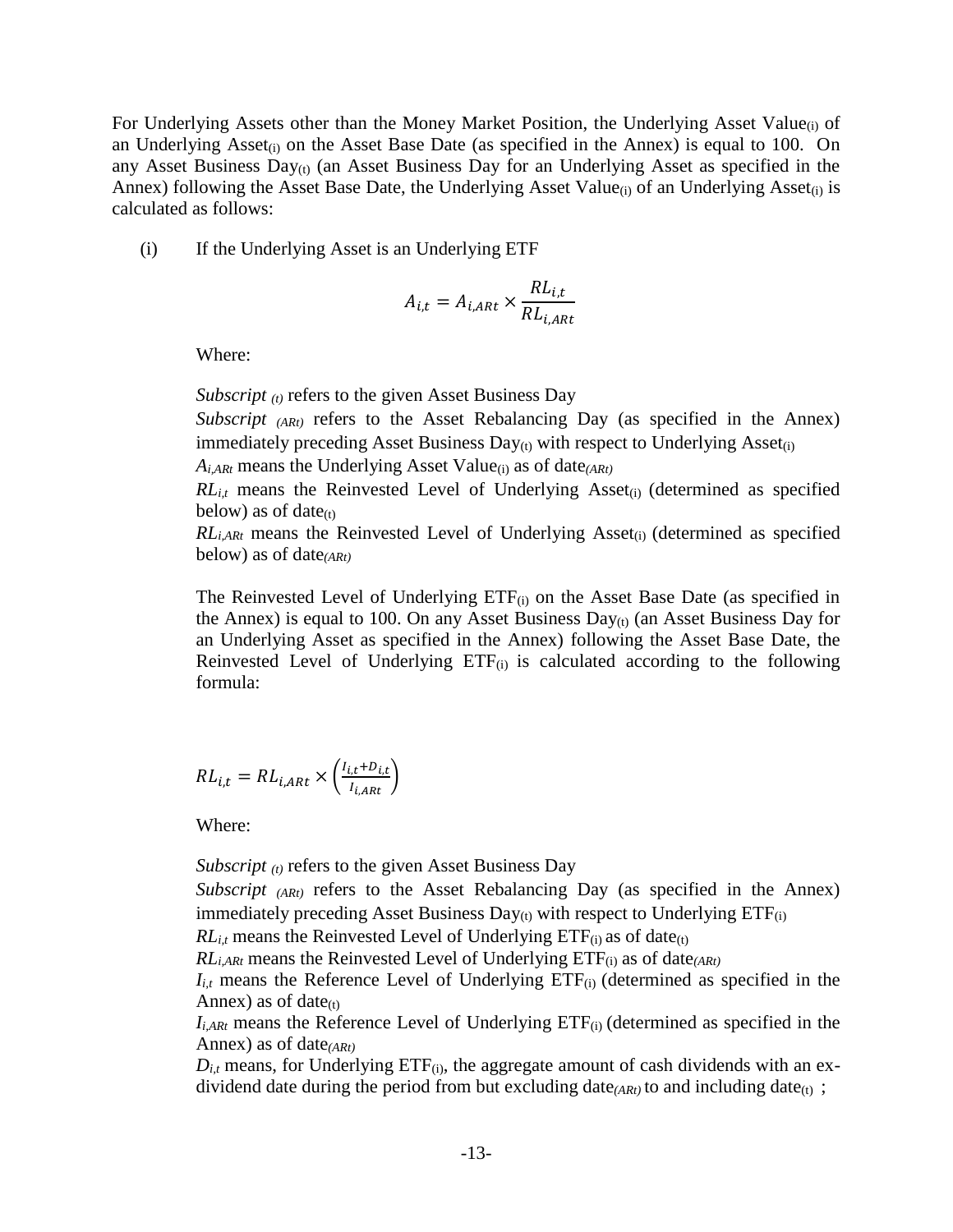#### (ii) If the Underlying Asset is an Underlying Index

(a) If the Reference Level of the Underlying Asset is reported in U.S. dollars

$$
A_{i,t} = A_{i,ARt} \times \frac{I_{i,t}}{I_{i,ARt}}
$$

(b) If the Reference Level of the Underlying Asset is reported in a currency other than U.S. dollars:

$$
A_{i,t} = A_{i,ARt} \times \left[ \frac{DEA_{i,t}^{USD}}{DEA_{i,ARt}^{USD}} - \left( \frac{CBA_{i,t}^{CCY}}{CBA_{i,ARt}^{CCY}} \times \frac{FX_{i,t}}{FX_{i,ARt}} \right) + \left( \frac{I_{i,t}}{I_{i,ARt}} \times \frac{FX_{i,t}}{FX_{i,ARt}} \right) \right]
$$

Where:

*Subscript (t)* refers to the given Asset Business Day

*Subscript*  $(ART)$  refers to the Asset Rebalancing Day (as specified in the Annex) immediately preceding Asset Business  $Day_{(t)}$  with respect to Underlying Asset<sub>(i)</sub>

*Superscript*  $\langle CCY \rangle$  refers to the relevant currency

*Ai,ARt* means the Underlying Asset Value(i) as of date*(ARt)*

 $I_{i,t}$  means the Reference Level of Underlying Asset<sub>(i)</sub> (determined as specified in the Annex) as of date $(t)$ 

 $I_{i,ARt}$  means the Reference Level of Underlying Asset<sub>(i)</sub> (determined as specified in the Annex) as of date*(ARt)*

 $FX_{i,t}$  means the applicable Currency Exchange Rate for Underlying Asset<sub>(i)</sub> as of  $date_{(t)}$ 

 $FX_{i,ARt}$  means the applicable Currency Exchange Rate for Underlying Asset<sub>(i)</sub> as of date*(ARt)*

 $DEA_{i,t}$ <sup>USD</sup> means the U.S. dollar Earning Amount Level (determined as described under "*Calculation of the U.S. dollar Earning Amount Level*") as of date<sub>(t)</sub>

*DEAARt USD* means the U.S. dollar Earning Amount Level (determined as described under "*Calculation of the U.S. dollar Earning Amount Level*") as of date*(ARt)*

 $CBA_{i,t}$ <sup>CCY</sup> means the Currency Borrowing Amount Level (determined as described under "*Calculation of the Currency Borrowing Amount Levels"*) for the currency in which the non-U.S. dollar denominated Underlying  $\text{Asset}_{(i)}$  is denominated as of  $date_{(t)}$ 

 $CBA<sub>i,ARt</sub>$ <sup>CCY</sup> means the Currency Borrowing Amount Level determined as described under "*Calculation of the Currency Borrowing Amount Levels"*) for the currency in which the non-U.S. dollar denominated Underlying Asset<sub>(i)</sub> is denominated as of date*(ARt)*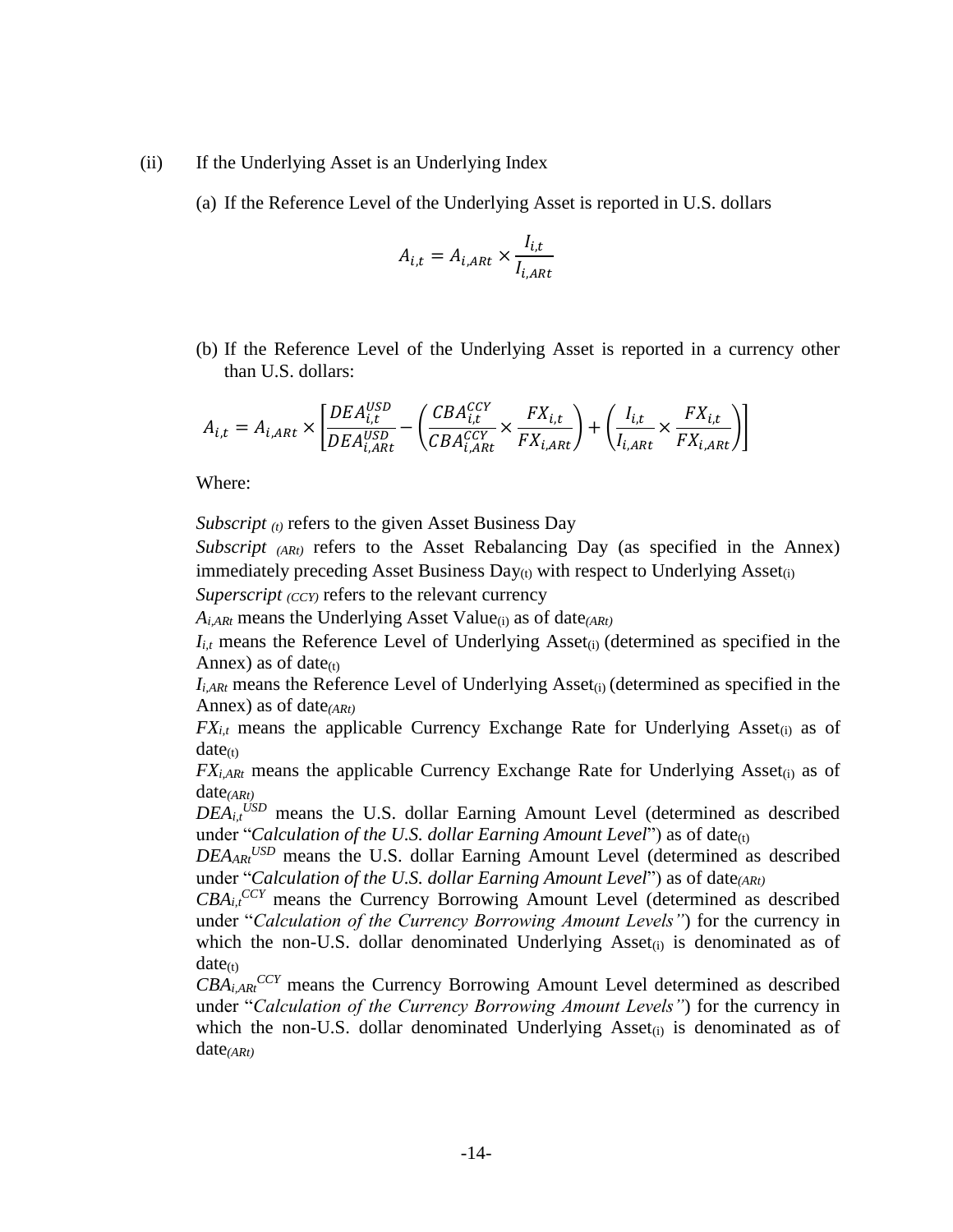#### *Calculation of the U.S. dollar Earning Amount Level*

The U.S. dollar Earning Amount Level has an initial value of 100 as of the U.S. dollar Earning Amount Base Date (as specified in the Annex).

On any calendar day $_{(t)}$  following the U.S. dollar Earning Amount Base Date, the U.S. dollar Earning Amount Level will be calculated according to the following formula:

$$
DEA_t^{USD} = DEA_{NRL}^{USD} \times \left(1 + NIR_{NRL} \times DCF_{NRL,t}\right)
$$

Where:

*Subscript (t)* refers to the given calendar day

*Subscript (NRt)* refers to the Notional Interest Rate Reset Day (as specified in the Annex) immediately preceding calendar  $day_{(t)}$ 

 $DEA_t$ <sup>*USD*</sup> means the U.S. dollar Earning Amount Level as of date<sub>(t)</sub>

DEA<sub>NRt</sub><sup>USD</sup> means the U.S. dollar Earning Amount Level as of date<sub>(NRt)</sub>

 $NIR_{NRt}$  means the Notional Interest Rate as of date<sub>(NRt)</sub>

 $DCF_{NRLt}$  is the day count fraction for the period from (but excluding) date<sub>(NRt)</sub> to (and including)  $date_{(t)}$ , determined by using the Day Count Convention (as specified in the Annex)

## *Calculation of the Currency Borrowing Amount Levels*

The Currency Borrowing Amount Level of each of the relevant currencies has an initial value of 100 as of the Currency Borrowing Amount Base Date (as specified in the Annex).

On any calendar  $day_{(t)}$  following the Currency Borrowing Amount Base Date, the Currency Borrowing Amount Level for each of the relevant currencies will be calculated according to the following formula:

$$
CBA_C^{CCY} = CBA_{CRt}^{CCY} \times \left(1 + R_{CRt}^{CCY} \times DCF_{CRt,t}^{CCY}\right)
$$

Where:

*Subscript (t)* refers to the given calendar day

*Subscript (CRt)* refers to the Currency Borrowing Amount Rate Reset Day (as specified in the Annex) immediately preceding calendar  $day_{(t)}$ 

*Superscript*  $\langle CCY \rangle$  refers to the relevant currency

 $CBA<sub>t</sub>$ <sup>*CCY*</sup> means the Currency Borrowing Amount Level of the relevant currency as of the date<sub>(t)</sub>  $CBA_{CR}$ <sup>*CCY*</sup> means the Currency Borrowing Amount Level of the relevant currency as of date<sub>(CRt)</sub>  $R_{CRt}^{CCY}$  means the Currency Borrowing Amount Rate of the relevant currency as of date<sub>(CRt)</sub>  $DCF_{CRt,t}^{CCY}$  is the day count fraction for the period from (but excluding) date<sub>(CRt)</sub> to (and including) date $(t)$ , determined by using the Currency Borrowing Amount Rate Day Count Convention of the relevant currency (as specified in the Annex)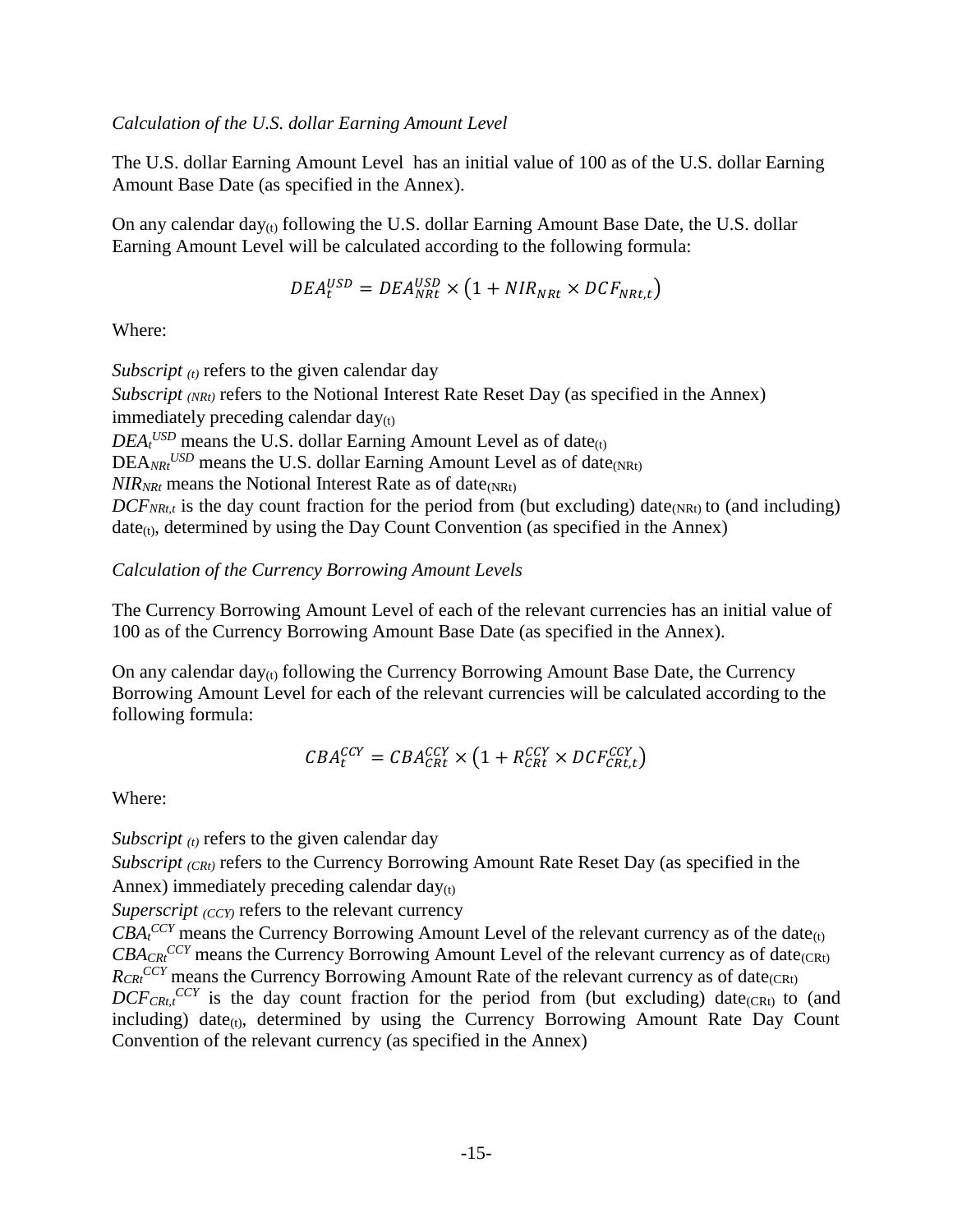### *Total Return Index Rebalancing and Volatility Control*

The Methodology has a volatility control feature applied on any Total Return Index Rebalancing Day. This has the effect of reducing the exposure of the Total Return Index to the performance of the Base Index (and subsequently the relevant Underlying Indices and/or Underlying ETFs) by rebalancing a portion of the Base Index into the Deleverage Position if the realized volatility of the Base Index exceeds the Volatility Cap of 5.5% (the "**Volatility Cap**") on any Total Return Index Rebalancing Day.

To operate the volatility control, the annualized historical realized volatility of the Base Index (the "**Annualized Base Index Realized Volatility**") is calculated (subject to the impact of disruptions as described below) over the relevant Volatility Cap Period (as described below) on each Total Return Index Rebalancing Day. As long as on any given Total Return Index Rebalancing Day such calculated volatility is equal to or less than the Volatility Cap, the weight of the Base Index in the Total Return Index will be set to 100% on that Total Return Index Rebalancing Day. However, if on any given Total Return Index Rebalancing Day such calculated volatility exceeds the Volatility Cap, the exposure of the Total Return Index to the Base Index will be partially rebalanced into the Deleverage Position for that Total Return Index Rebalancing Day, effected through a reduction of the Base Index weight (the "**Base Index Weight**" determined as described under *"Calculation of the Total Return Index"*) to the percentage that is equal to the Volatility Cap divided by such calculated volatility. As a result, the respective Underlying Asset weights within the Index will be ratably reduced.

With respect to any given Total Return Index Rebalancing Day, the "**Volatility Cap Period**" is the period from (and including) the day which falls one (1) calendar month (or, if any such date is not an Index Business Day, the preceding Index Business Day) before the second Index Business Day prior to the given Total Return Index Rebalancing Day to (and including) the third Index Business Day prior to the given Total Return Index Rebalancing Day

### *Calculation of the Annualized Base Index Realized Volatility*

The Annualized Base Index Realized Volatility over the relevant Volatility Cap Period with respect to a given Total Return Index Rebalancing  $Day_{(t)}$  is calculated according to the following formula:

$$
Base\_Index\_Realized\_Volatility_{TRRt} = \sqrt{\frac{252}{N_{TRRt}} \times \sum_{s} \left[ \ln \left( \frac{B_{S+1}}{B_S} \right) \right]^2}
$$

Where:

*Subscript (TRRt)* refers to the given Total Return Index Rebalancing Day Base\_Index\_Realized\_Volatility<sub>TRRt</sub> is the Annualized Base Index Realized Volatility during the Volatility Cap Period as of the given Total Return Index Rebalancing Day *Subscript (s)* refers to each Index Business Day within the relevant Volatility Cap Period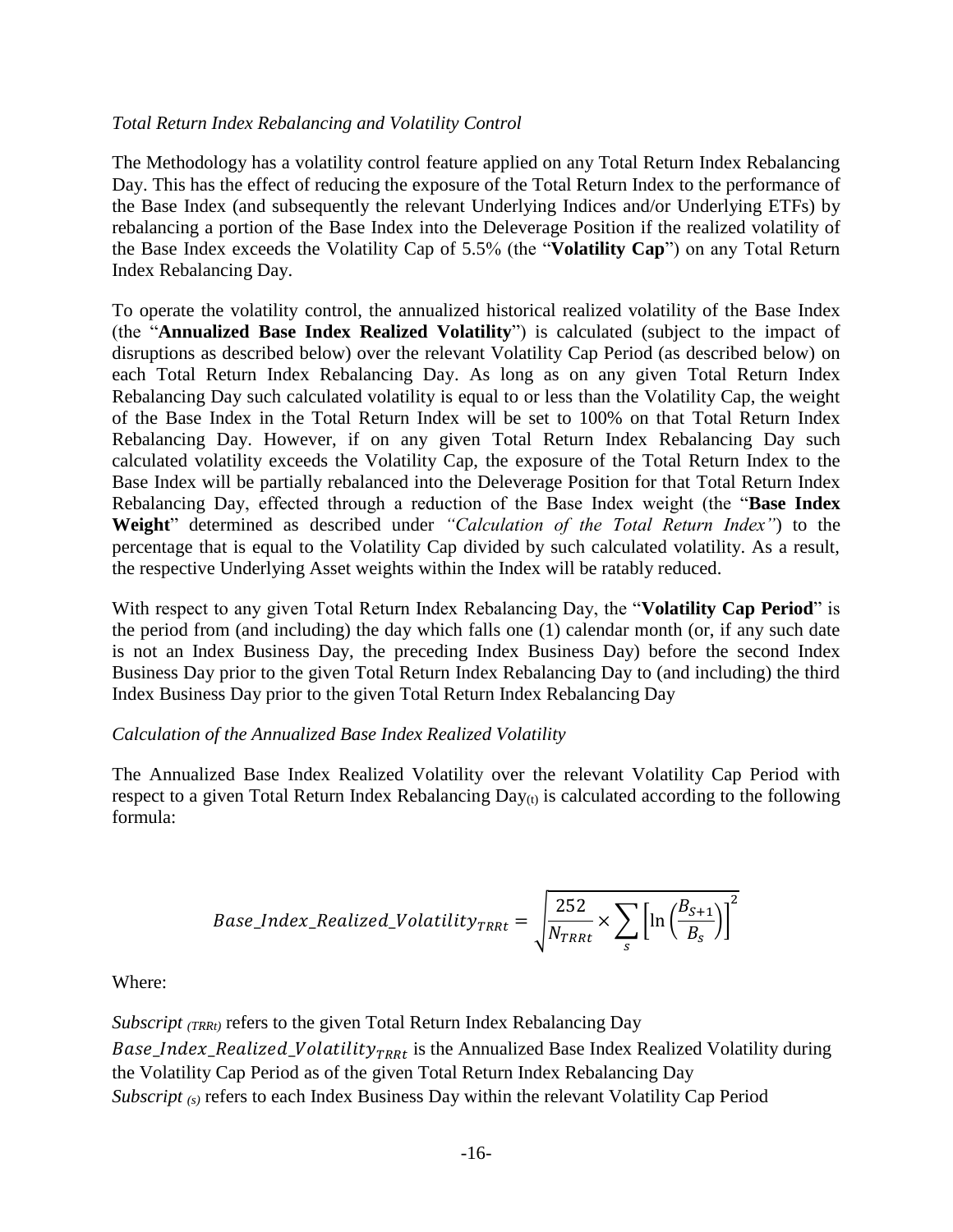*Subscript* (*s+1*) refers to the Index Business Day immediately following each Index Business Day *(s)*

*NTRRt* is the actual number of Index Business Days within the relevant Volatility Cap Period;

*B<sup>s</sup>* is the Base Index Value on date*(s)*

 $B_{s+1}$  is the Base Index Value on the date<sub>(s+1)</sub>

## *Delayed Rebalancing; Impact of Disruptions*

If a Base Index Rebalancing Day or a Total Return Index Rebalancing Day must be effected on an Index Business Day on which a Market Disruption Event (as defined in "Market Disruption Events") occurs and is continuing with respect to any Underlying Asset included in the Index, the Calculation Agent shall postpone such Base Index Rebalancing Day or Total Return Index Rebalancing Day, as applicable, to the next Index Business Day on which no Market Disruption Event occurs or is continuing with respect to any Underlying Asset. The Calculation Agent shall then rebalance the Index as if (i) for each Underlying Asset that had not been affected by such Market Disruption Event, the Base Index Rebalancing Day (if applicable) and Total Return Index Rebalancing Day, respectively, occurred on the first Index Business Day on which such Market Disruption Event occurred and (ii) for each Underlying Asset that had been affected by such Market Disruption Event, the Base Index Rebalancing Day (if applicable) and Total Return Index Rebalancing Day, respectively, occurred on the first day on which there was no Market Disruption Event occurring or continuing.

On the sixth Index Business Day following the occurrence of a Market Disruption Event with respect to any Underlying Asset included in the Index, if such Market Disruption Event is continuing, the Index Committee may determine in its sole discretion to instruct the Calculation Agent to rebalance the Index using a specified price. In the event the Index Committee determines on such sixth Business Day, in its sole discretion, that no such instructions should be given to the Calculation Agent, the Index Committee may revisit such determination on any Index Business Day thereafter on which the Market Disruption Event is continuing.

Solely for purposes of calculating Annualized Assets Combination Realized Volatility and Base Index Realized Volatility, for an Underlying Asset for which a Market Disruption Event has occurred and is continuing on an Index Business Day, the Underlying Asset Value or the Base Index Value, as applicable, will (i) be calculated, in the event of a Trading Disruption related to movements in price that exceed limits established by the relevant exchange, by assuming the Reference Level of the affected Underlying Asset is equal to such price limit on such Index Business Day, (ii) be calculated, in the event of a Trading Disruption not related to movements in price that exceed limits established by the relevant exchange, by multiplying the Reference Level of the affected Underlying Asset on the immediately preceding relevant Index Business Day by the percentage change (whether positive or negative) of the Underlying Asset having the largest absolute change in Underlying Asset Value from the immediately preceding relevant Index Business Day to the relevant Index Business Day; *provided,* that if a Market Disruption Event has occurred and is continuing with respect to more than one Underlying Asset on an Index Business Day, then the Calculation Agent shall consult with the Index Committee to determine the values to be used for such disrupted Underlying Assets for purposes of calculating Annualized Assets Combination Realized Volatility and the Base Index Realized Volatility, such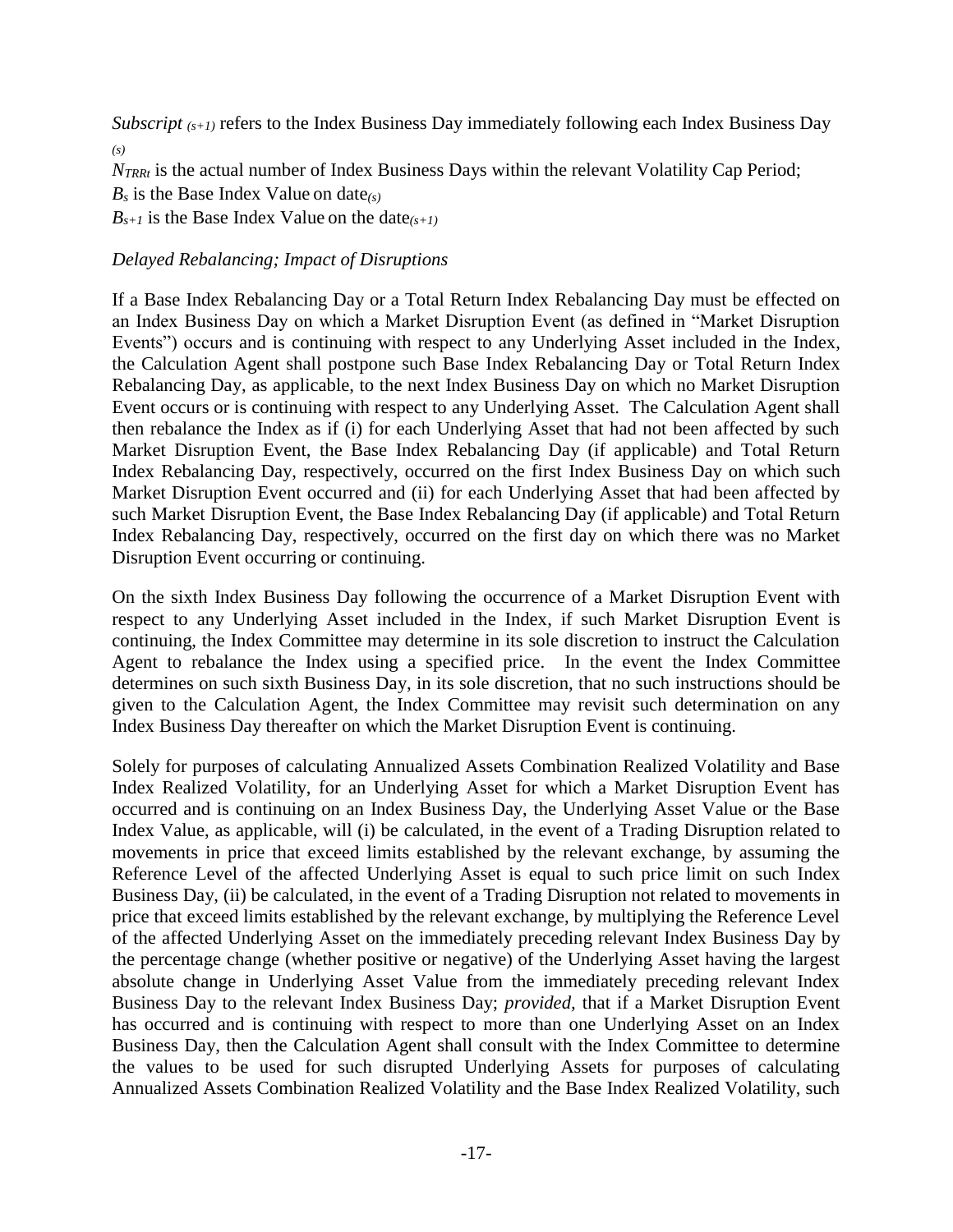determination to be made by the Index Committee in its sole discretion based on its review of such market and other information as it believes relevant to such determination.

#### **Calculation of the Index**

The Index Value on the Index Base Date is equal to 100. On any given Index Business Day<sub>(t)</sub> following the Index Base Date, the Index Value is calculated according to the following formula:

$$
Index_t = Index_{IRt} \times \left[ \frac{TRV_t}{TRV_{IRt}} - Max(0, Interest\_Rate_{IRt}) \times DCF_{IRt,t} \right]
$$

$$
\times e^{(-Deduction\_Rate \times DCF_{IRt,t})}
$$

Where:

*Subscript*  $(t)$  refers to the given Index Business Day $(t)$ ; *Subscript (IRt)* refers to the Interest Rate Reset Date immediately preceding (but not including) Index Business  $Day_{(t)}$  and which is an Index Business Day *Index<sub>t</sub>* means the Index Value as of date $(t)$ *IndexIRt* means the Index Value as of date*(IRt)*  $TRV_t$  means the Total Return Index Value as of date $(t)$ *TRVIRt* means the Total Return Index Value as of date*(IRt) Interest Rate<sub>IRt</sub>* means the Notional Interest Rate as of date<sub>(IRt)</sub> *Deduction\_Rate* means the Daily Index Cost of 0.50% per annum  $DCF_{IRt,t}$  is the day count fraction for the period from (but excluding) date<sub>(IRt)</sub> to (and including) the given Index Business  $Day_{(t)}$ , determined by using the Day Count Convention (as specified in the Annex)

*e* means the exponential function

#### *Calculation of the Total Return Index*

The Total Return Index Value on the Total Return Index Base Date is equal to 100. On any given Index Business Day(t) following the Total Return Index Base Date, the Total Return Index Value is calculated according to the following formula:

$$
TRV_t = TRV_{TRRt} \times \left[ \frac{B_t}{B_{TRRt}} \times w_{TRRt}^B + \frac{DP_t}{DP_{TRRt}} \times (1 - w_{TRRt}^B) \right]
$$

Where:

*Subscript*  $(t)$  refers to the given Index Business Day $(t)$ 

*Subscript (TRRt)* refers to the Total Return Index Rebalancing Day immediately preceding (but not including) Index Business  $Day<sub>(t)</sub>$ 

 $TRV_t$  means the Total Return Index Value as of date<sub>(t)</sub>

*TRVTRRt* means the Total Return Index Value as of date*(TRRt)*

 $B_t$  means the Base Index Value as of date<sub>(t)</sub>

*BTRRt* means the Base Index Value as of date*(TRRt)*

 $DP<sub>t</sub>$  means the Deleverage Position Value as of date<sub>(t)</sub>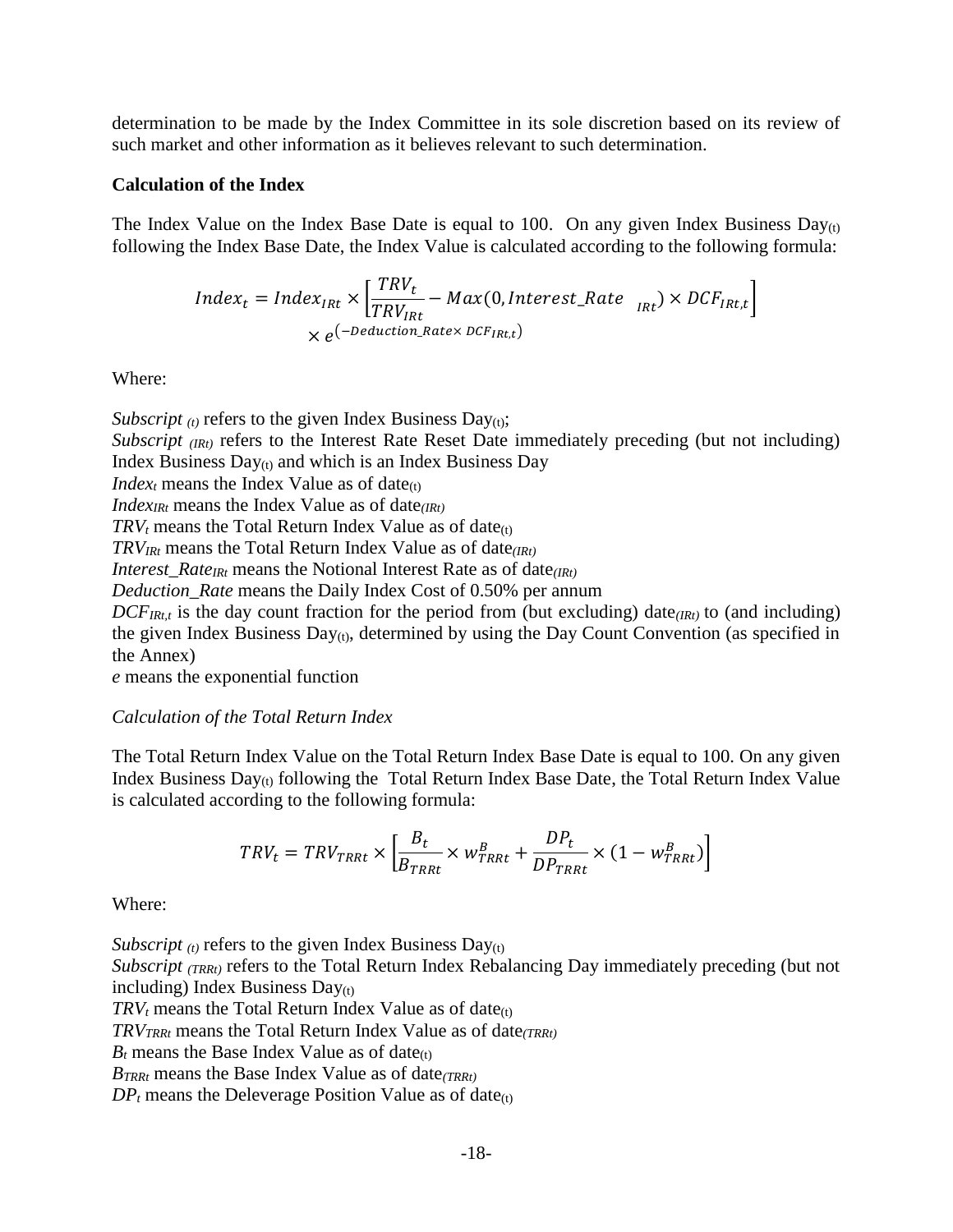*DPTRRt* means the Deleverage Position Value as of date*(TRRt)*

 $w_{TRRt}^B$  means the Base Index Weight as of date $(TTRt)$  and is calculated according to the following formula

$$
w_{TRRt}^{B} = \min\left(100\%, \frac{VolatilityCap}{Base\_Index\_Realized\_Volatility_{TRRt}}\right)
$$

Where:

 means the Volatility Cap (as defined under "*Total Return Index Rebalancing and Volatility Control*" above)

Base\_Index\_Realized\_Volatility<sub>TRRt</sub> means the Annualized Base Index Realized Volatility as of date(*TRRt)*.

#### *Deleverage Position Value*

On any Index Business  $Day_{(t)}$  following the Total Return Index Base Date, the Deleverage Position Value is equal to the Money Market Position Value (defined below) on that Index Business Day $(t)$ .

#### *Calculation of the Base Index*

The Base Index Value on the Base Index Base Date is equal to 100. On any given Index Business  $Day_{(t)}$  following the Base Index Base Date, the Base Index Value is calculated according to the following formula:

$$
B_t = B_{B R t} \times \left[1 + \sum_{i=1}^{n} w_{i,B R t} \times \left(\frac{A_{i,t}}{A_{i,B R t}} - 1\right)\right]
$$

Where:

*Subscript*  $(t)$  refers to the given Index Business Day $(t)$ 

*Subscript (BRt)* refers to the Base Index Rebalancing Day immediately preceding (but not including) Index Business  $Day(t)$ 

*n* is the number of Underlying Assets (8)

 $B_t$  means the Base Index Value as of date<sub>(t)</sub>

*BBRt* means the Base Index Value as of date*(BRt)*

 $W_{i,BRt}$  is the Underlying Asset Weight<sub>(i)</sub> of Underlying Asset<sub>(i)</sub> as of date<sub>(BRt)</sub>

 $A_{i,t}$  means the Underlying Asset Value<sub>(i)</sub> of Underlying Asset<sub>(i)</sub> as of date<sub>(t)</sub>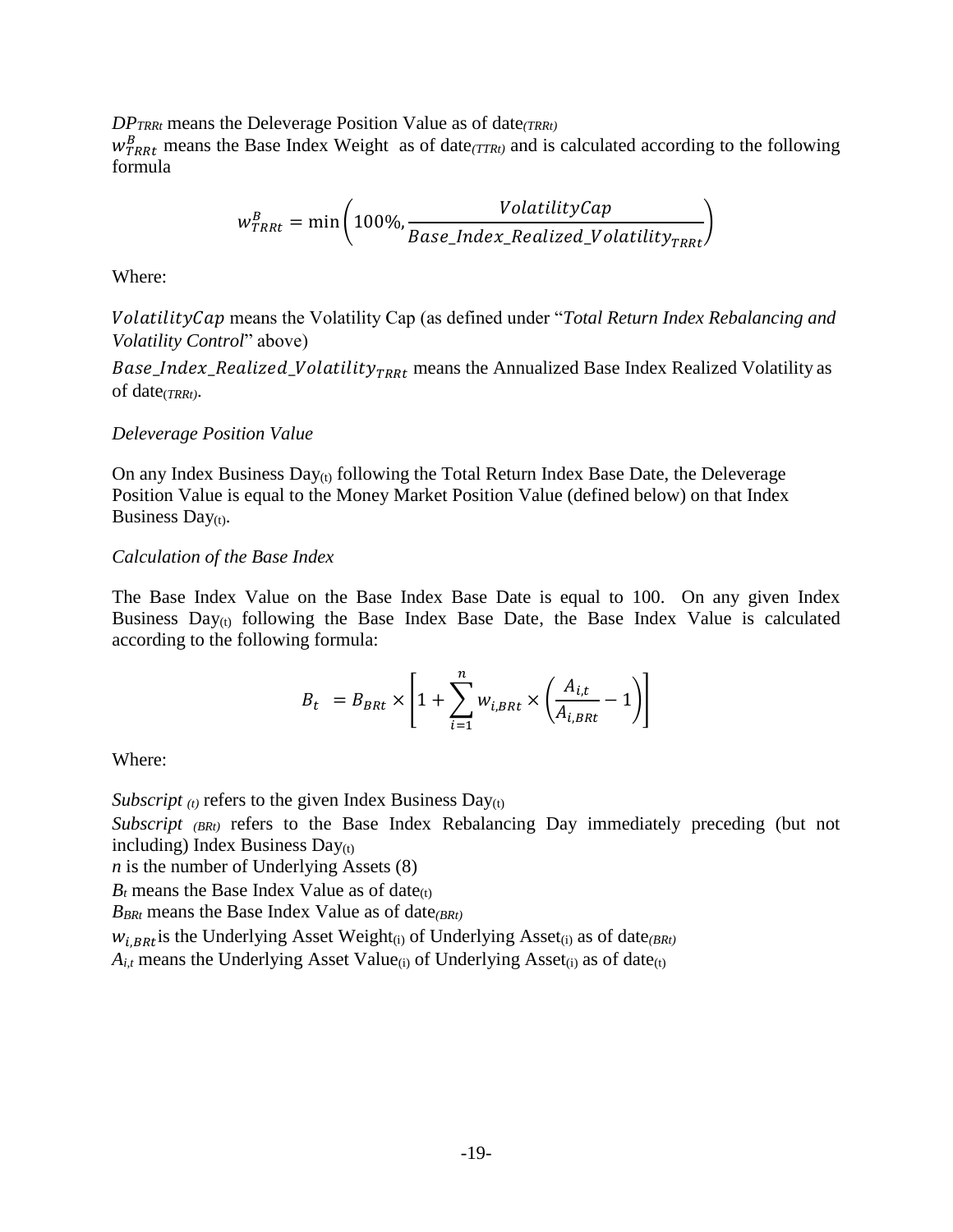$A_{i,BRt}$  means the Underlying Asset Value<sub>(i)</sub> of Underlying Asset<sub>(i)</sub> as of date<sub>(BRt)</sub>

## **The Money Market Position**

## *Overview*

The Money Market Position is intended to express the notional returns accruing to a hypothetical investor from an investment in a notional overnight money account denominated in U.S. dollars that accrues interest at a rate determined by reference to the Notional Interest Rate (the Federal Funds Rate, determined as specified in the Annex). The Money Market Position will have a positive notional return if the Notional Interest Rate is positive.

## *Calculation of the Money Market Position Value*

The value of the Money Market Position (the "**Money Market Position Value**") is equal to 100 on the Asset Base Date of the Money Market Position. On any calendar day $_{(t)}$  following the Index Base Date, the Money Market Position Value will be calculated according to the following formula:

$$
MMPV_t = MMPV_{NRt} \times (1 + NIR_{NRt} \times DCF_{NRt,t})
$$

Where:

*Subscript (t)* refers to the given calendar day *Subscript (NRt)* refers to the Notional Interest Rate Reset Day (as specified in the Annex) immediately preceding calendar  $day_{(t)}$  $MMPV<sub>t</sub>$  means the Money Market Position Value as of date<sub>(t)</sub>  $MMPV<sub>NRt</sub>$  means the Money Market Position Value as of date<sub>(NRt)</sub>  $NIR_{NRt}$  means the Notional Interest Rate as of date<sub>(NRt)</sub>  $DCF_{NRt,t}$  is the day count fraction for the period from (but excluding) date<sub>(NRt)</sub> to (and including)  $date_{(t)}$ , determined by using the Day Count Convention (as specified in the Annex)

## **Historical Data**

The "**Launch Date**" for the Index, which is the date the Calculation Agent began calculating the Index, is specified in the Annex. Therefore, historical information provided for the period from the Index Base Date until the Launch Date, is hypothetical and is provided as an illustration of how the Index would have performed during the period had the Calculation Agent begun calculating the Index on the Index Base Date using the Methodology. This data does not reflect actual performance, nor was a contemporaneous investment model run of the Index. Historical information for the period from and after the Launch Date is based on the actual performance of the Index.

Historical levels of the Index are calculated with reference to the Reference Level of each Underlying Index determined based on the latest available data published by the relevant Underlying Index Sponsor (as specified in the Annex) and with reference to the Reference Level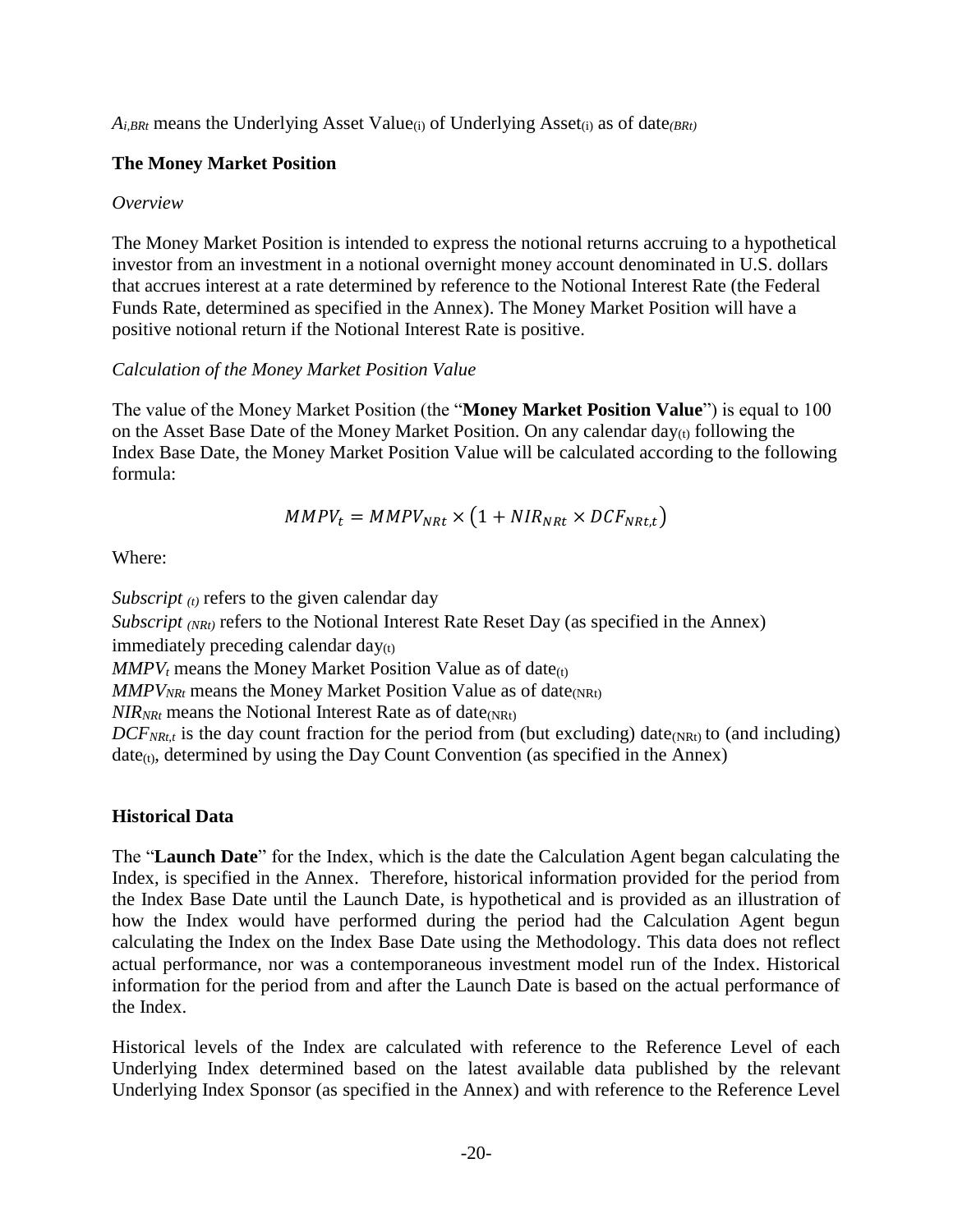of each Underlying ETF determined based on the latest available data published by the relevant exchanges.

#### **Market Disruption Events**

A "**Market Disruption Event**" will have occurred in any of the following situations:

- (i) The official closing price, level, rate or other measure of any Underlying Asset is unavailable on any relevant day on which such measure is scheduled to be published (including cases where a member of the Goldman Sachs Group is the Underlying Index Sponsor of an Underlying Index);
- (ii) a relevant Exchange is not open for trading during its regular trading session, or closes prior to its scheduled closing time, on any relevant day or there is a material Exchange Disruption (as determined by the Calculation Agent);
- (iii) upon the occurrence or existence of a Trading Disruption, for more than two hours of trading, or at any time during the one-hour period that ends at the scheduled closing time of the relevant Exchange;
- (iv) the net asset value per share of such Underlying ETF is not calculated or is not announced by the Underlying ETF or the sponsor of such Underlying ETF;
- (v) the ETF or the relevant sponsor of any Underlying ETF suspends creations or redemptions of shares of such Underlying ETF;
- (vi) upon the occurrence or existence of an Index Dislocation;
- (vii) upon the occurrence or existence of a Force Majeure Event;
- (viii) a Currency Exchange Rate Disruption Event; or
- (ix) an Interest Rate Disruption Event.

#### A "**Trading Disruption**" means

- (i) with respect to an Underlying Index, any suspension of or limitation imposed on trading by the relevant Exchange, and (except for in the case of Enhanced Strategy E142 on the S&P GSCI<sup>TM</sup> Total Return Index) whether by reason of movements in price exceeding limits permitted by the relevant reference exchange or otherwise, relating to any component of such Underlying Index
- (ii) with respect to an Underlying ETF, any suspension of or limitation imposed on trading by the relevant Exchange or Related Exchange, and whether by reason of movements in price exceeding limits permitted by the relevant Exchange or otherwise, relating to the Underlying ETF shares, related Reference Index or futures or options on the Underlying ETF shares or Reference Index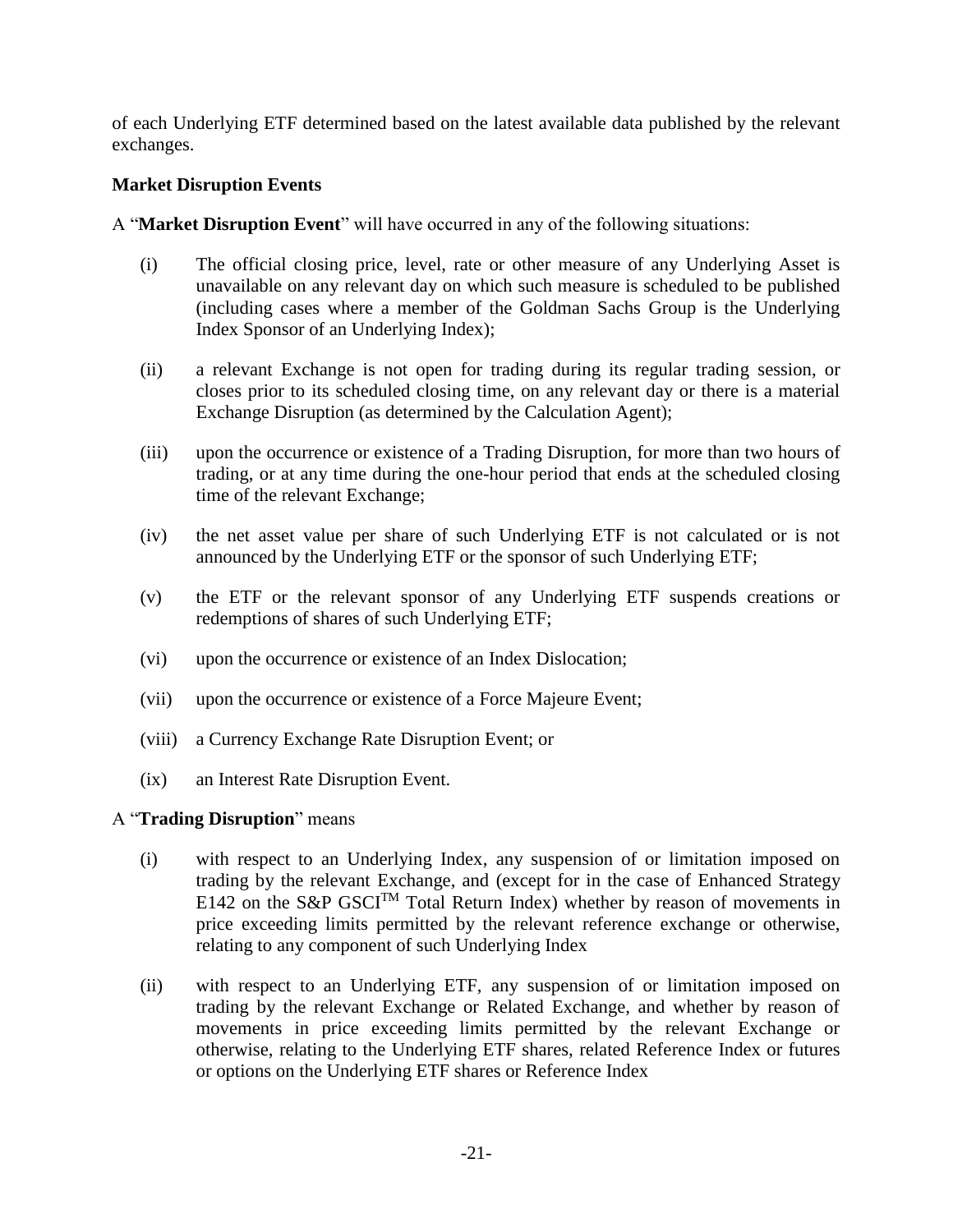#### An "**Exchange Disruption**" means

- (i) with respect to an Underlying Index, any event that disrupts or impairs (as determined by the Calculation Agent in consultation with the Index Committee) the ability of market participants in general to effect transactions in, materially increases the costs of transacting in,or obtain market values for, any Underlying Index or its underlying constituents on the relevant Exchange.
- (ii) with respect to an Underlying ETF, any event that disrupts or impairs (as determined by the Calculation Agent in consultation with the Index Committee) the ability of market participants in general to effect transactions in, or obtain market values for, the shares of the Underlying ETF on the relevant Exchange or futures or options on the Underlying ETF shares or Reference Index, in each case on the relevant Related Exchange

#### "**Exchange**" means

- (i) with respect to an Underlying Index, the relevant exchanges on which the components of such Underlying Index are traded as set forth in the Annex
- (ii) with respect to an Underlying ETF, the primary exchange on which shares of such Underlying ETF are listed

"**Related Exchange**" means, in respect of an Underlying ETF or Reference Index, as the case may be, the primary exchange (or exchanges) or quotation system (or quotation systems) on which futures or options contracts relating to such Underlying ETF or Reference Index, as the case may be, are traded, if any.

An "**Index Dislocation**" means the Calculation Agent (in consultation with the Index Committee) determines that a market participant, as a result of a market-wide condition relating to the Index or any Underlying Asset would (i) be unable, after using commercially reasonable efforts, to acquire, establish, re-establish, substitute, maintain, unwind, or dispose of all or a material portion of any hedge position relating to the Index or an Underlying Asset, or (ii) incur a materially increased cost in doing so, including due to any capital requirements or other law or regulation.

A "**Force Majeure Event**" means the Calculation Agent determines that there has been the occurrence of a systems failure, natural or man-made disaster, act of God, armed conflict, act of terrorism, riot or labor disruption or any similar intervening circumstance that is beyond the reasonable control of the Index Sponsor, Calculation Agent or any of their respective affiliates that Calculation Agent determines is likely to have a material effect on an Underlying Asset, or on its ability to perform its role in respect of the Index.

"**Currency Exchange Rate Disruption Event**" means (and a Currency Exchange Rate Disruption Event shall be deemed to have occurred if),

(i) in respect of a Currency Exchange Rate and a relevant day: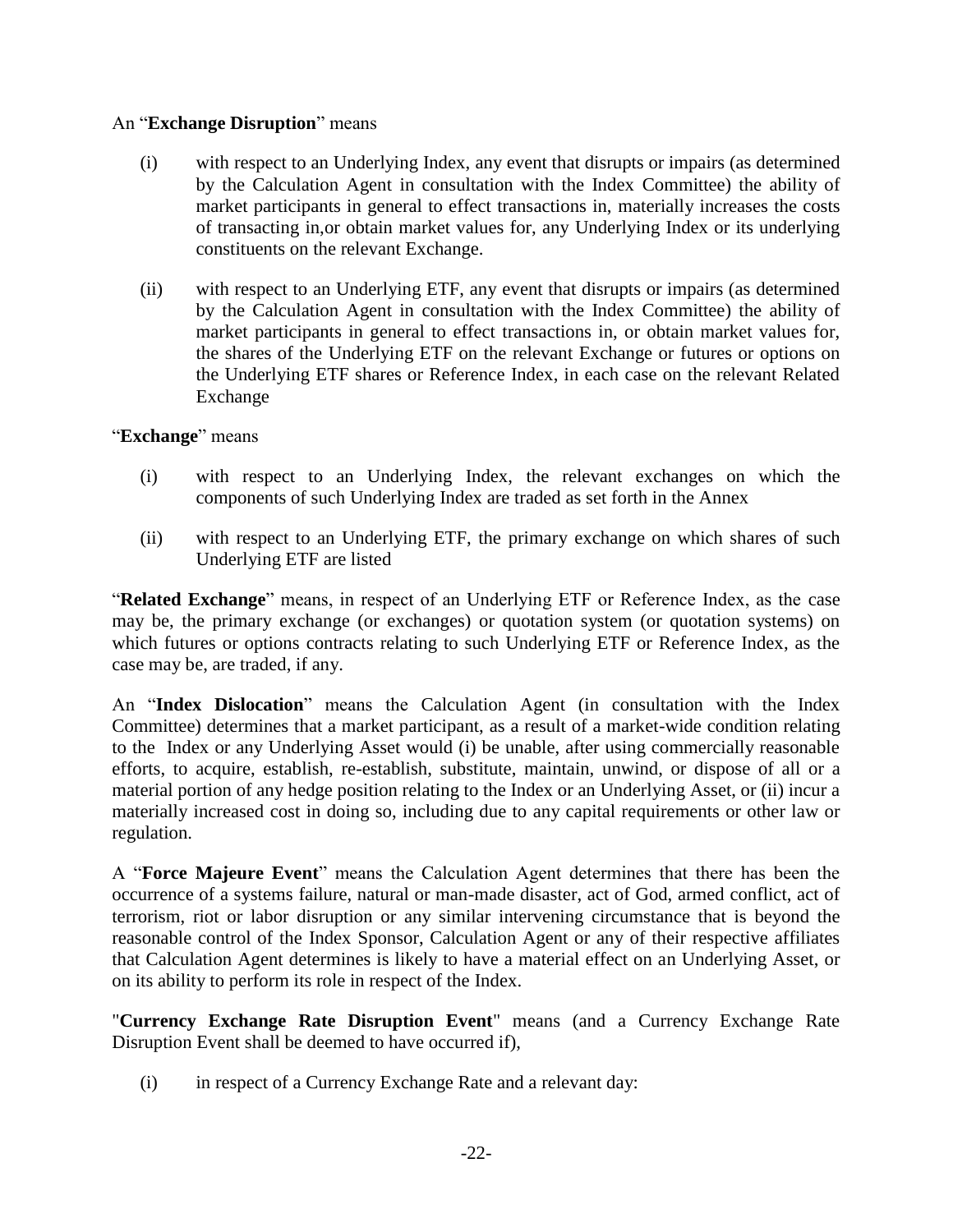- a) such currency exchange rate splits into dual or multiple currency exchange rates;
- b) the currency exchange rate specified in the Annex is not published on a date on which it is scheduled for publication and the Calculation Agent is unable to determine (after consultation with the Index Committee) any commercially reasonable substitute;
- c) event has occurred in or affecting any relevant jurisdiction that generally makes it impossible to deliver (1) a relevant currency (as specified in the Annex) from accounts inside such jurisdiction to accounts outside such jurisdiction, or (2) a relevant currency (as specified in the Annex) between accounts inside such jurisdiction for the applicable reference currency or to a party that is a non resident of such jurisdiction; or
- d) the applicable reference currency ceases to exist and has not been replaced by a new currency; and
- (ii) in respect of a Currency Borrowing Amount Rate and a relevant day:
	- a) such Currency Borrowing Amount Rate is not published on a date on which it is scheduled for publication; or
	- b) such Currency Borrowing Amount Rate is no longer published.
- "**Interest Rate Disruption Event"** means (and an Interest Rate Disruption Event shall be deemed to have occurred if), in respect of the Notional Interest Rate and a relevant day:

(a) such Notional Interest Rate is not published on a date on which it is scheduled for publication; or

(b) such Notional Interest Rate is no longer published.

On any Index Business Day on which a Market Disruption Event occurs or is continuing with respect to any non-zero weighted Underlying Assets included in the Index, the Calculation Agent shall postpone calculation of the Index Value to the next Index Business Day on which no Market Disruption Event occurs or is continuing with respect to any Underlying Assets, and an indicative level for the Index will be published. Such level will be identified as a "disrupted indicative level". The Calculation Agent shall resume calculating the Index Value on the first Index Business Day on which no Market Disruption Event is occurring or continuing with respect to any Underlying Asset by using (i) for the weight of each Underlying Asset that had not been affected by such Market Disruption Event, the weight that would have been used as if the Base Index Rebalancing Day (if applicable) and Total Return Index Rebalancing Day, respectively, occurred on the first Index Business Day on which such Market Disruption Event occurred and (ii) for the weight of each Underlying Asset that had been affected by such Market Disruption Event, the weight of the Index Business Day immediately preceding the first day of such Market Disruption Event. The Calculation Agent, in consultation with the Index Committee, may use the Currency Borrowing Amount Rate or Notional Interest Rate in effect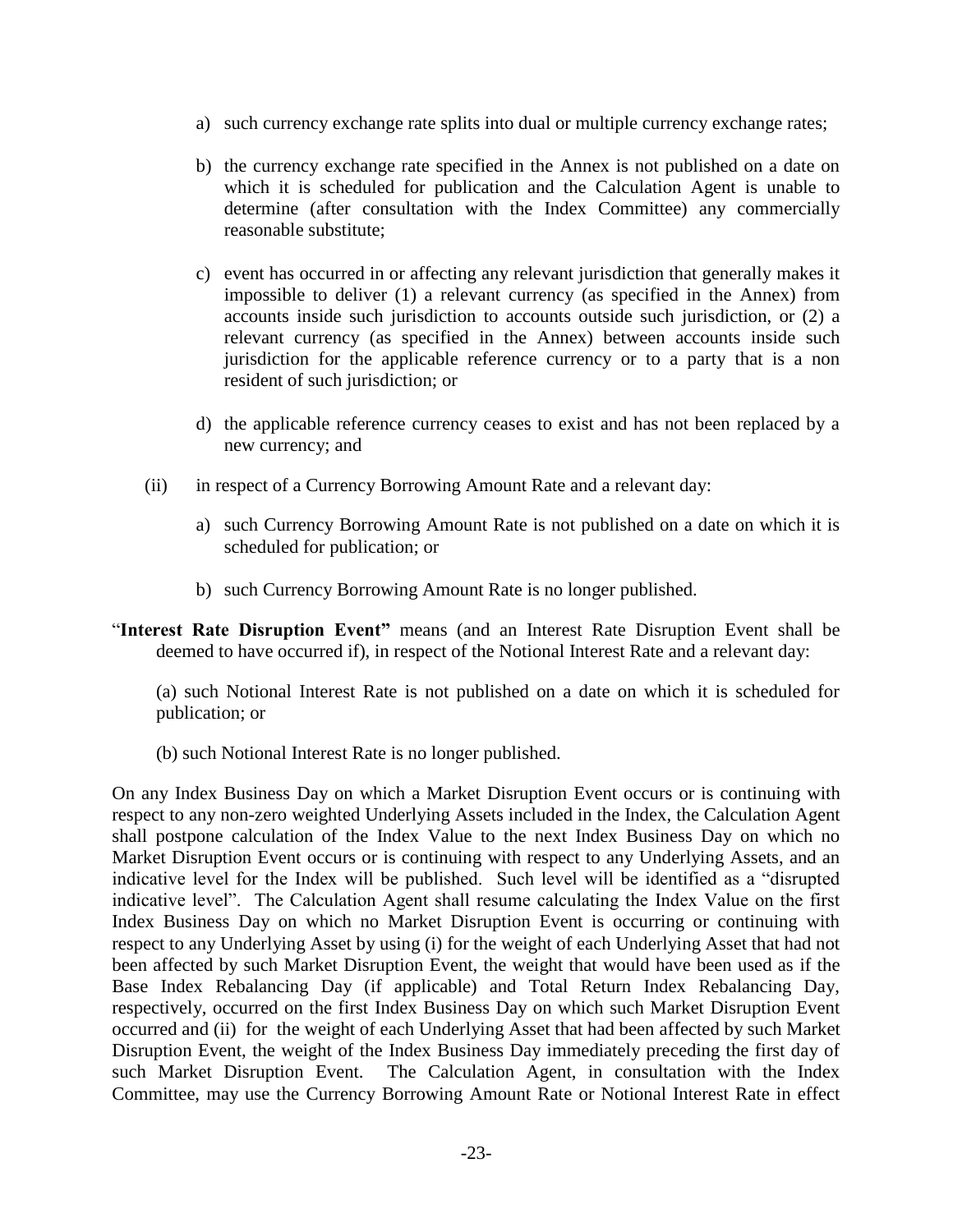prior to such market disruption during the period of any market disruption event with respect to a Currency Borrowing Amount Rate.

On the sixth Index Business Day following the occurrence of a Market Disruption Event with respect to any Underlying Assets included in the Index, if such Market Disruption Event is continuing and such Underlying Assets have not been removed from the Index, the Index Committee may determine in its sole discretion to instruct the Calculation Agent to calculate the Index, using a price for such Underlying Assets as determined by the Index Committee in its sole discretion. In the event the Index Committee determines on such sixth Business Day, in its sole discretion, that no such instructions should be given to the Calculation Agent, the Index Committee may revisit such determination on any Index Business Day thereafter on which the Market Disruption Event is continuing.

Notwithstanding the foregoing, in the event of a Force Majeure Event in which all Underlying Assets are affected, the calculation and publication of the Index will be postponed until, in the determination of the Calculation Agent, such Force Majeure Event has been resolved.

#### **Revision to Index Values in the Event of Data Error**

If the Calculation Agent determines that the price made available for an Underlying Index or Underlying ETF with a non-zero weighting in the Index (or the published level of a Notional Interest Rate, Currency Exchange Rate or Currency Borrowing Amount Rate) reflects a manifest error, the calculation of the Index shall be delayed until such time as a corrected price or level is made available. In the event a corrected price or level is not made available on a timely basis, or in the event that the price made available for an Underlying Index or Underlying ETF (or the published level of a Notional Interest Rate, Currency Exchange Rate or Currency Borrowing Amount Rate) is subsequently corrected and such correction is published, then the Calculation Agent may, if practicable and if the Calculation Agent determines acting in good faith that such error is material, adjust or correct the relevant calculation or determination, including the level of the Underlying Index or Underlying ETF, as of any Index Business Day to take into account such correction.

On any Base Index Observation Day or Total Return Index Rebalancing Day, respectively, during which the price for an Underlying Index or Underlying ETF reflects such an error (and such error has not been corrected), the Underlying Assets Target Weights, respectively the Base Index Weight, will be calculated using the price made available by the relevant Underlying Index Sponsor in the case of an Underlying Index or by the relevant exchange in the case of an Underlying ETF (notwithstanding any manifest error). If the Calculation Agent determines that any such error is material (as described above) and if the relevant Underlying Index Sponsor in the case of an Underlying Index or relevant exchange in the case of an Underlying ETF subsequently corrects the price it has made available, the Index Value may be calculated using such corrected price, but the quantities of the Underlying Assets implied by the Underlying Assets Target Weights and the Base Index Weight (prior to the error being corrected) will not be adjusted.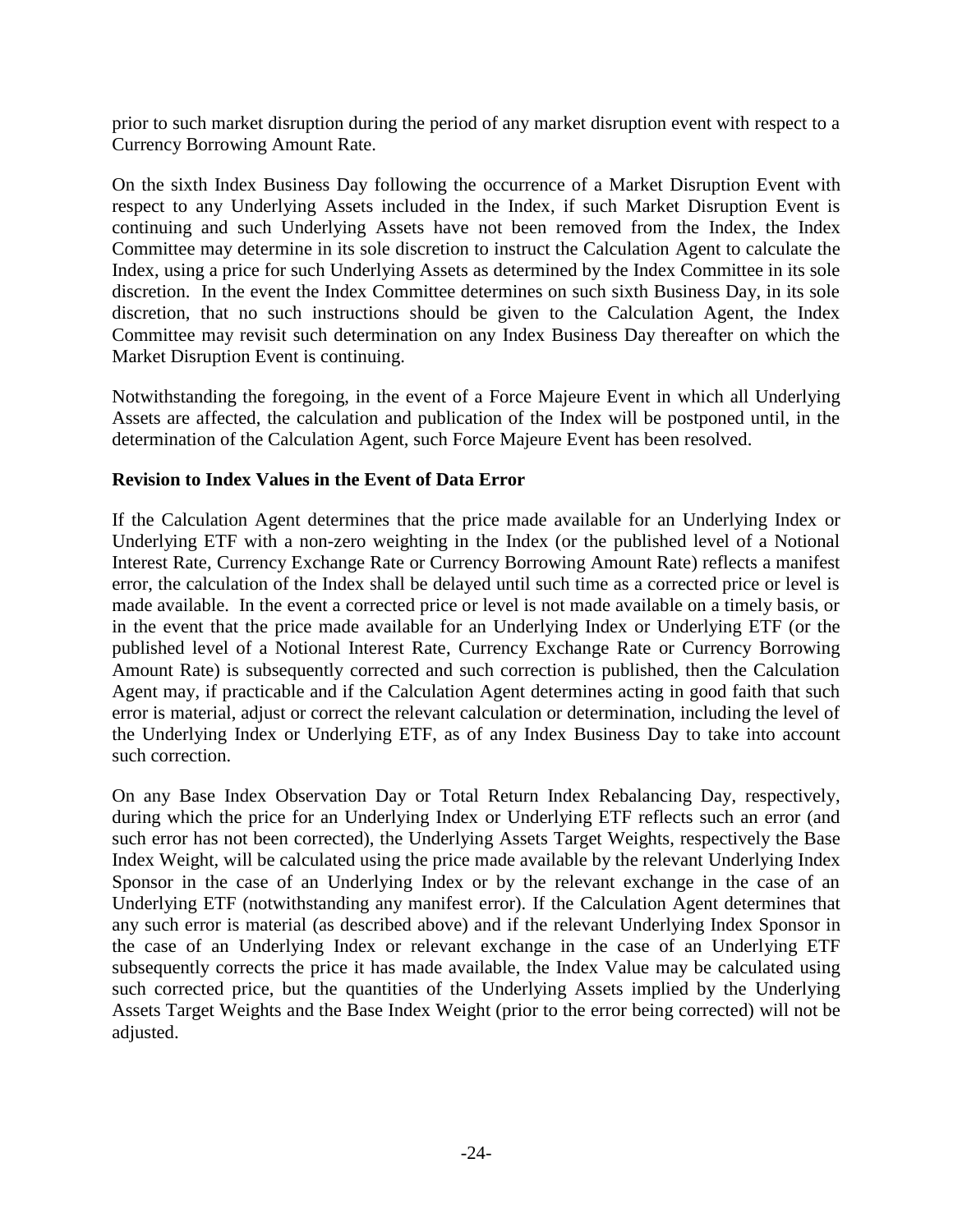#### **Licensing Information**

Goldman, Sachs & Co. is the sole licensing agent for the Index. Questions about licensing the Index can be directed to the individuals listed under "Contact Information" below.

#### **Contact Information**

#### *Equity STS Group*

Philip Coureau  $-212$  357 2861 – eq-esg-sts@gs.com

#### *Media Relations*

Michael Duvally – 212 902 2605 – Michael.Duvally@gs.com

#### **Calculation Agent Website**

http://www.solactive.com/

#### **Disclaimers**

Trademarks: The "Goldman Sachs Dynamo Strategy Index" is a trademark of Goldman, Sachs & C<sub>o</sub>.

**Source: FTSE International Limited ("FTSE") © FTSE 2015. FTSE® is a trade mark of London Stock Exchange Plc and The Financial Times Limited and is used by FTSE under licence. All rights in the FTSE indices and / or FTSE ratings vest in FTSE and/or its licensors. Neither FTSE nor its licensors accept any liability for any errors or omissions in the FTSE indices and / or FTSE ratings or underlying data. No further distribution of FTSE Data is permitted without FTSE's express written consent.**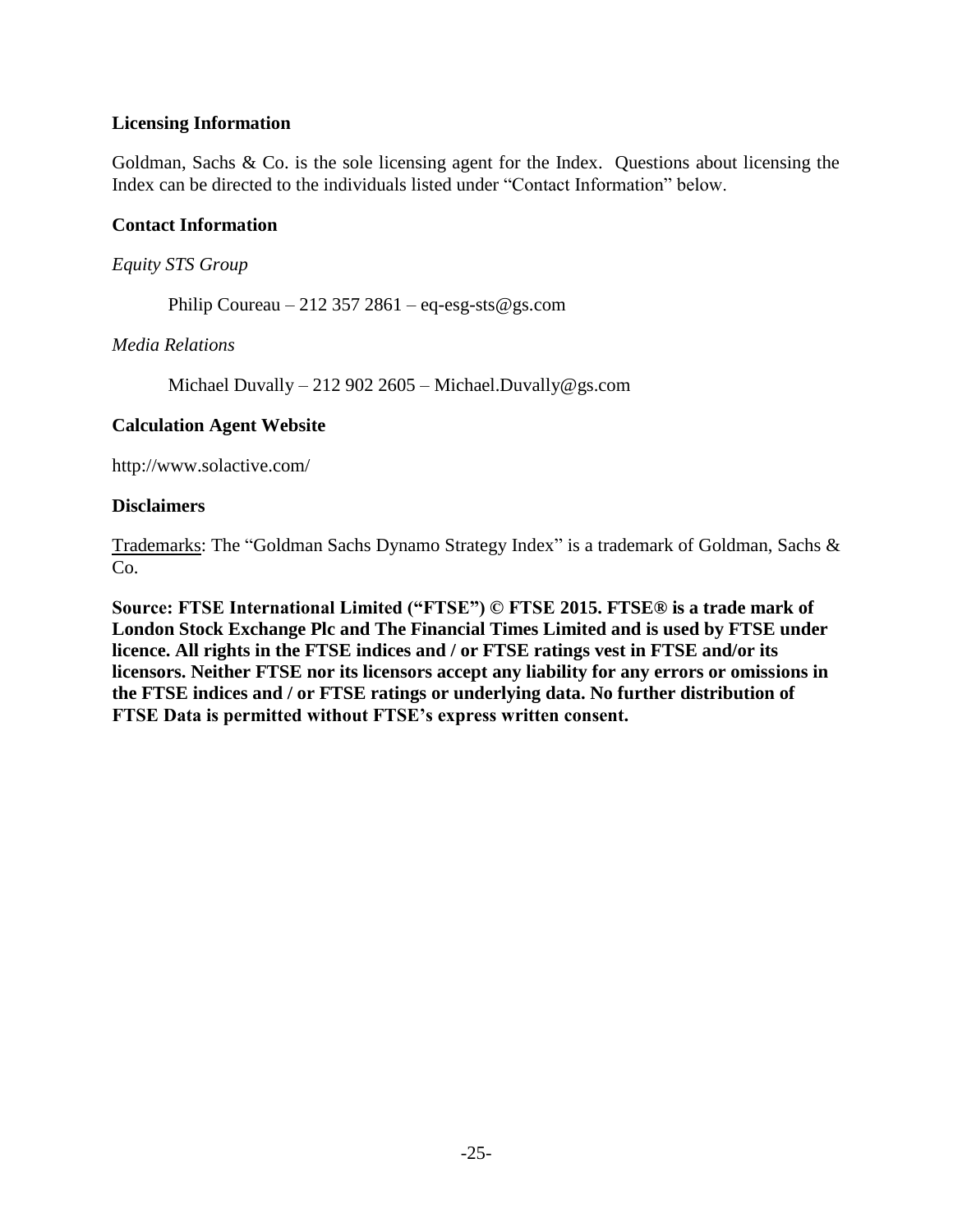#### **ANNEX**

| <b>Index Base Date</b>                            | April 30, 2004 <sup>*</sup>                                                                                                                                                                                                                                                                                                                                                                                                     |
|---------------------------------------------------|---------------------------------------------------------------------------------------------------------------------------------------------------------------------------------------------------------------------------------------------------------------------------------------------------------------------------------------------------------------------------------------------------------------------------------|
| <b>Total Return Index Base</b><br>Date            | April 30, 2004                                                                                                                                                                                                                                                                                                                                                                                                                  |
| <b>Base Index Base Date</b>                       | March 1, 2004                                                                                                                                                                                                                                                                                                                                                                                                                   |
| <b>Launch Date</b>                                | June 15, 2015                                                                                                                                                                                                                                                                                                                                                                                                                   |
| <b>Index Bloomberg Ticker</b>                     | GSDYNMO5 Index                                                                                                                                                                                                                                                                                                                                                                                                                  |
| <b>Index Reuters Ticker</b>                       | .GSDYNMO5                                                                                                                                                                                                                                                                                                                                                                                                                       |
| <b>Index Business Day</b>                         | Each day which is an Asset Business Day for all of the Underlying<br>Assets                                                                                                                                                                                                                                                                                                                                                     |
| <b>Asset Rebalancing Day</b>                      | In respect of an Underlying Asset, each day that is an Asset<br>Business Day for such Underlying Asset.                                                                                                                                                                                                                                                                                                                         |
| <b>Notional Interest Rate</b>                     | USD-FEDERAL-FUNDS-H15 (as provided by Reuters on page<br>FEDFUNDS1 or by another recognized source used for the purpose<br>of displaying such rate).<br>For any given calendar day which is not a scheduled publication<br>day for the Notional Interest Rate, the Calculation Agent will use<br>for such calendar day the Notional Interest Rate for the scheduled<br>publication day immediately preceding such calendar day. |
| <b>Notional Interest Rate</b><br><b>Reset Day</b> | Each day which is a New York business day                                                                                                                                                                                                                                                                                                                                                                                       |
| Day Count Convention                              | Actual/360, meaning the number of days in the relevant period                                                                                                                                                                                                                                                                                                                                                                   |

 $\overline{a}$ 

<sup>\*</sup> The Index, including the Base Index and the Total Return Index, launched on the Launch Date. Each of the Underlying Indices also had a launch date that is different from the Asset Base Date shown below. Performance indicated before the relevant launch date is hypothetical and has been calculated back to the relevant base date using the methodology and assumptions about certain of the components and decisions the Calculation Agent of the Index or the Underlying Indices may have made. Index values calculated for periods in which the Index or any Underlying Index did not yet exist may not reflect the actual Index Value or Underlying Index level that would have been calculated on that date if, in fact, such index had existed at that point in time.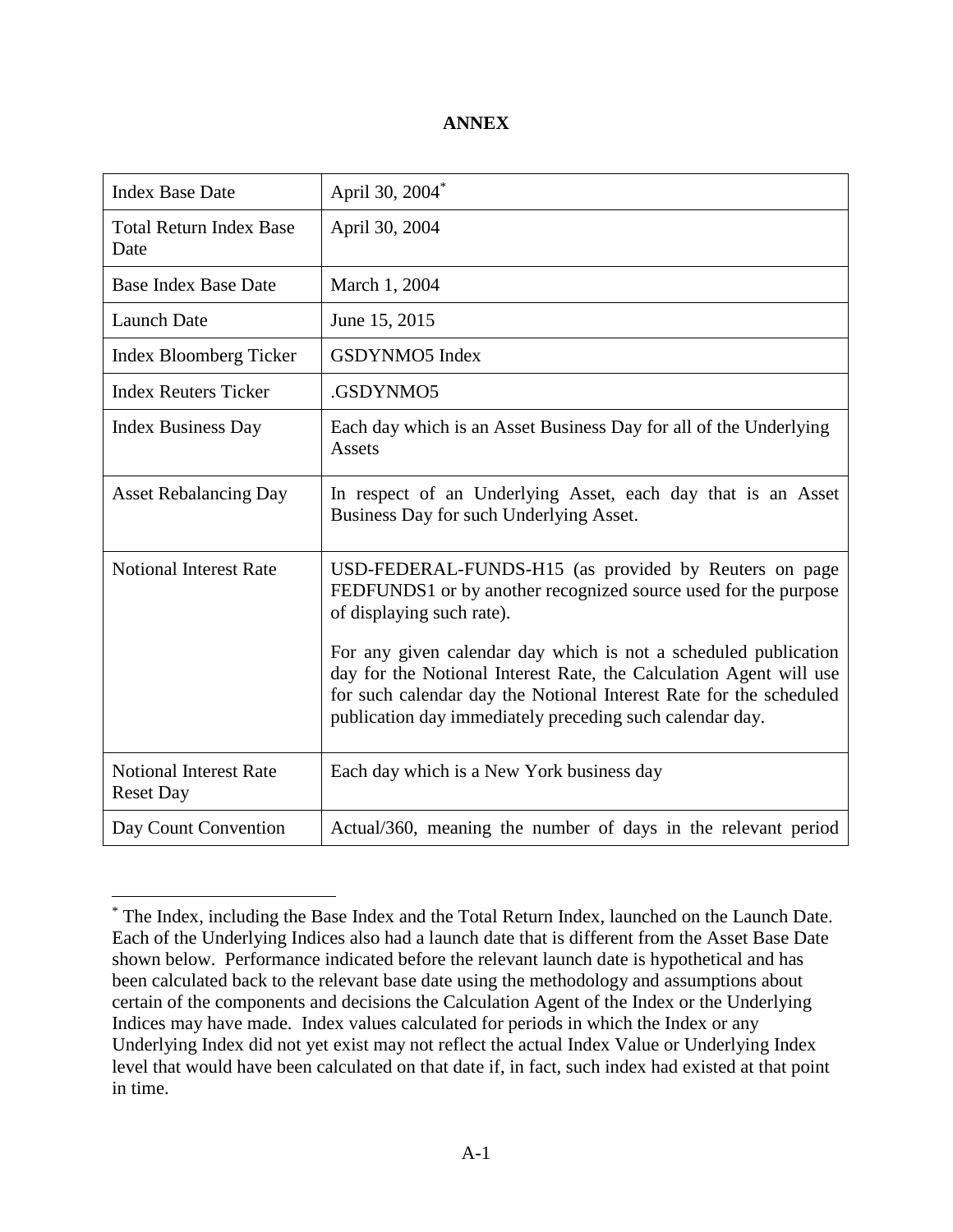|                                                                              | divided by 360.                                                                                                                                                                                                                                                                                                                                                                                                      |                                                                                                                                                                                                                                                                                                                                                                                                                                                                                                                                                                                                                                                                                                                                                                                 |                                                                                                |                                                                                                       |  |
|------------------------------------------------------------------------------|----------------------------------------------------------------------------------------------------------------------------------------------------------------------------------------------------------------------------------------------------------------------------------------------------------------------------------------------------------------------------------------------------------------------|---------------------------------------------------------------------------------------------------------------------------------------------------------------------------------------------------------------------------------------------------------------------------------------------------------------------------------------------------------------------------------------------------------------------------------------------------------------------------------------------------------------------------------------------------------------------------------------------------------------------------------------------------------------------------------------------------------------------------------------------------------------------------------|------------------------------------------------------------------------------------------------|-------------------------------------------------------------------------------------------------------|--|
| <b>Currency Borrowing</b><br><b>Amount Rates and</b><br><b>Business Days</b> | <b>Currency</b>                                                                                                                                                                                                                                                                                                                                                                                                      | <b>Currency Borrowing</b><br><b>Amount Rate</b>                                                                                                                                                                                                                                                                                                                                                                                                                                                                                                                                                                                                                                                                                                                                 | <b>Currency</b><br><b>Borrowing</b><br><b>Amount</b><br>Rate<br><b>Business</b><br><b>Days</b> | <b>Currency</b><br><b>Borrowing</b><br><b>Amount</b><br><b>Rate Day</b><br>Count<br><b>Convention</b> |  |
|                                                                              | <b>EUR</b>                                                                                                                                                                                                                                                                                                                                                                                                           | On or before December 31,<br>2021, EUR-EONIA (as<br>provided by Reuters on<br><b>EONIA</b><br>RSF.REC.EONIA=.NaE or<br>another recognized source, as<br>determined by the Calculation<br>Agent, used for the purpose of<br>displaying such rate).<br>On or after January 3, 2022,<br>$8.5$ bps + $\epsilon$ STR (as provided<br>by Reuters on EUROSTR= or<br>another recognized source, as<br>determined by the Calculation<br>Agent, used for the purpose of<br>displaying such rate).<br>For any given calendar day which is not Currency Borrowing Amount Rate<br>Business Day, the Calculation Agent will use the level of such Currency<br>Borrowing Amount Rate published for the Currency Borrowing Amount Rate<br>Business Day immediately preceding such calendar day. | <b>Business</b><br>days as per<br><b>TARGET</b><br>system                                      | Actual/360,<br>meaning the<br>number of<br>days in the<br>relevant<br>period<br>divided by<br>360     |  |
| <b>Currency Borrowing</b><br><b>Amount Rate Reset Day</b>                    | In respect of a Currency Borrowing Amount Rate, each day which<br>is a Currency Borrowing Amount Rate Business Day                                                                                                                                                                                                                                                                                                   |                                                                                                                                                                                                                                                                                                                                                                                                                                                                                                                                                                                                                                                                                                                                                                                 |                                                                                                |                                                                                                       |  |
| U.S. dollar Earning<br><b>Amount Base Date:</b>                              | August 1, 2003                                                                                                                                                                                                                                                                                                                                                                                                       |                                                                                                                                                                                                                                                                                                                                                                                                                                                                                                                                                                                                                                                                                                                                                                                 |                                                                                                |                                                                                                       |  |
| <b>Currency Borrowing</b><br><b>Amount Base Date:</b>                        | August 1, 2003                                                                                                                                                                                                                                                                                                                                                                                                       |                                                                                                                                                                                                                                                                                                                                                                                                                                                                                                                                                                                                                                                                                                                                                                                 |                                                                                                |                                                                                                       |  |
| <b>Currency Exchange Rate</b>                                                | <b>One EUR into USD:</b> The 4 p.m. LDN closing spot mid rate for<br>converting one unit of Euro into US dollar as published by WM<br>Performance Services or any successor company.<br>The days on which the Currency Exchange Rates are usually fixed<br>and published, as determined by the Calculation Agent, by WM<br>Performance Services or any successor company are referred to<br>herein as "Fixing Days". |                                                                                                                                                                                                                                                                                                                                                                                                                                                                                                                                                                                                                                                                                                                                                                                 |                                                                                                |                                                                                                       |  |
|                                                                              | If any calendar day is not a Fixing Day, the Calculation Agent will<br>use the level of the relevant Currency Exchange Rate published for                                                                                                                                                                                                                                                                            |                                                                                                                                                                                                                                                                                                                                                                                                                                                                                                                                                                                                                                                                                                                                                                                 |                                                                                                |                                                                                                       |  |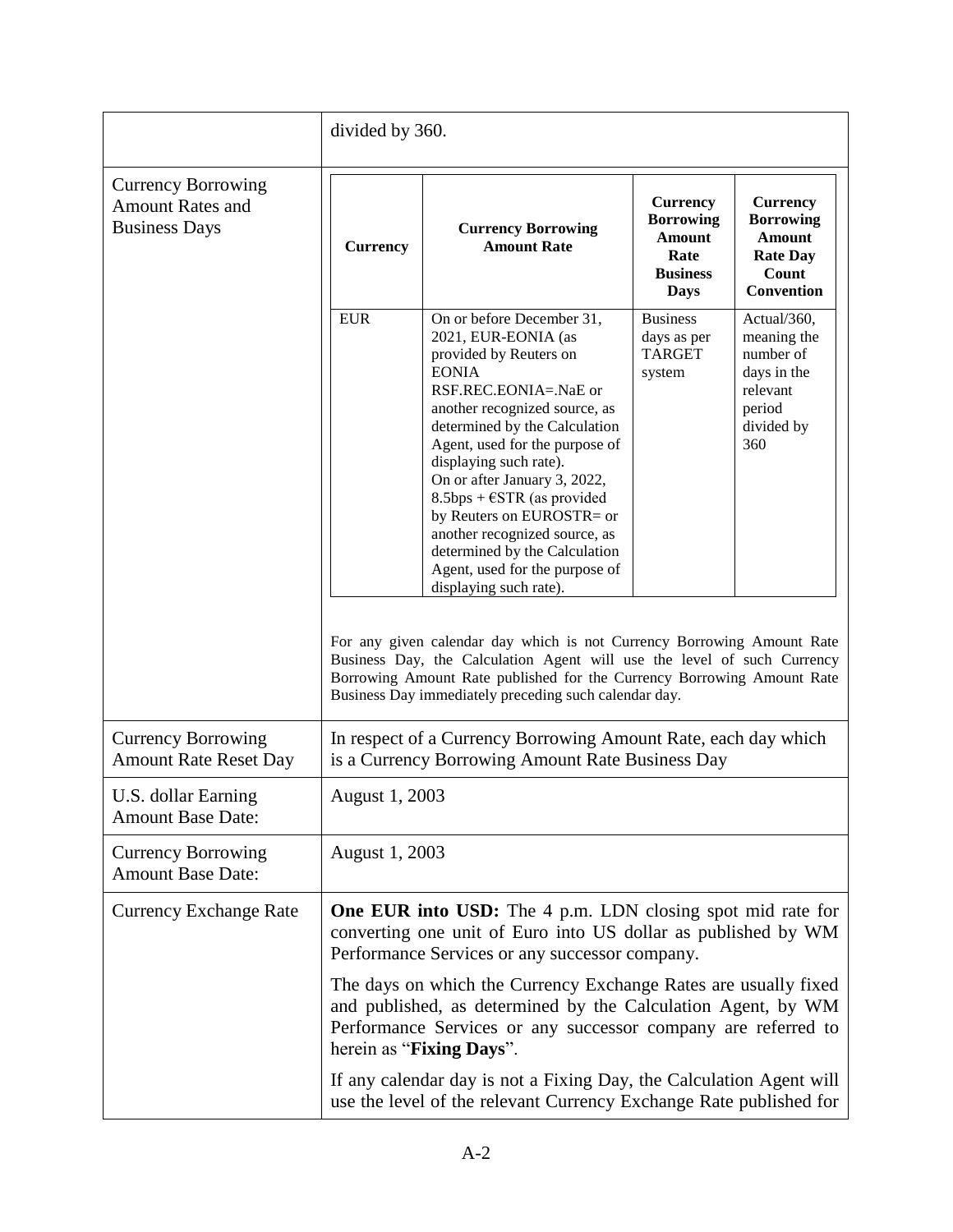| the applicable Fixing Day immediately preceding such calendar<br>day.                                                                                                                                                                                                                                              |
|--------------------------------------------------------------------------------------------------------------------------------------------------------------------------------------------------------------------------------------------------------------------------------------------------------------------|
| If any calendar day is a Fixing Day but the applicable Currency<br>Exchange Rate is not available on such day at the applicable time<br>indicated above, the Calculation Agent (after consultation with the<br>Index Committee) shall determine the Currency Exchange Rate in a<br>commercially reasonable manner. |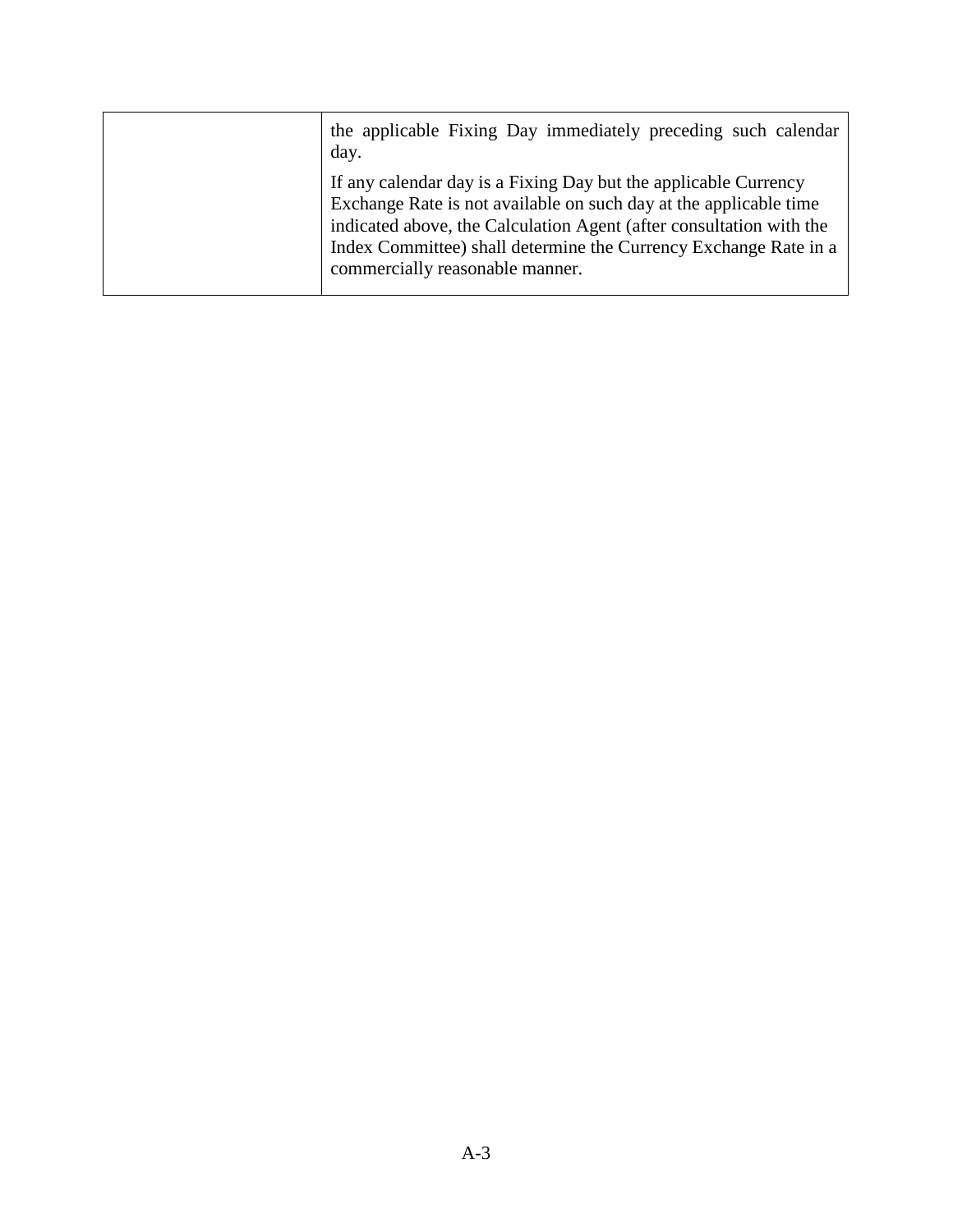| <b>Underlying Asset</b>                                                         | <b>Asset Base</b><br>Date* | <b>Bloomberg</b><br><b>Ticker</b> | <b>Currency</b> | <b>Asset Business Day</b>                                                                                                                                                                                                                                                                                                                                                                   | $\mathbf{Exchange}(s)$            | <b>Reference Level</b>                                                                                                   | <b>Underlying Index</b><br><b>Sponsor</b> | <b>Additional Information</b>                       |
|---------------------------------------------------------------------------------|----------------------------|-----------------------------------|-----------------|---------------------------------------------------------------------------------------------------------------------------------------------------------------------------------------------------------------------------------------------------------------------------------------------------------------------------------------------------------------------------------------------|-----------------------------------|--------------------------------------------------------------------------------------------------------------------------|-------------------------------------------|-----------------------------------------------------|
| <b>US Equity Futures</b><br><b>Rolling Strategy</b><br>Index                    | 01 August<br>2003          | <b>FRSIUSE</b><br>Index           | <b>USD</b>      | Each day on which<br>the Chicago<br>Mercantile Exchange<br>and the New York<br>Stock Exchange are<br>open for their regular<br>trading session                                                                                                                                                                                                                                              | Chicago<br>Mercantile<br>Exchange | The closing level as<br>published by S&P, the<br>index's calculation agent,<br>or as reported by a third<br>party vendor | Goldman Sachs<br>International            | http://www.goldmansachs.co<br>m/index-methodologies |
| iShares MSCI<br><b>EAFE ETF</b>                                                 | 01 August<br>2003          | <b>EFAUP</b><br>Equity            | <b>USD</b>      | Each day on which<br>the New York Stock<br>Exchange is open for<br>its regular trading<br>session                                                                                                                                                                                                                                                                                           | <b>NYSE</b> Arca                  | The closing price as<br>reported on NYSE Arca,<br>or its successor                                                       | N/A                                       | https://www.ishares.com                             |
| <b>US</b> Government<br><b>Bond Futures</b><br><b>Rolling Strategy</b><br>Index | 01 August<br>2003          | <b>FRSIUSB</b><br>Index           | <b>USD</b>      | Each day on which<br>the Chicago Board of<br>Trade is open for its<br>regular trading<br>session and such day<br>is not denoted as<br>"Recommended<br>Close" or as<br>"Recommended<br>Early Close" for the<br>U.S. by the<br>Securities Industry<br>and Financial<br><b>Markets Association</b><br>on<br>http://www.sifma.org<br>/Services/Holiday-<br>Schedule/ (or any<br>successor page) | Chicago<br>Board of<br>Trade      | The closing level as<br>published by S&P, the<br>index's calculation agent,<br>or as reported by a third<br>party vendor | Goldman Sachs<br>International            | http://www.goldmansachs.co<br>m/index-methodologies |
| European<br>Government Bond<br><b>Futures Rolling</b><br><b>Strategy Index</b>  | 01 August<br>2003          | <b>FRSIEUB</b><br>Index           | <b>EUR</b>      | Each day on which<br>the Eurex is open for<br>its regular trading<br>session                                                                                                                                                                                                                                                                                                                | Eurex                             | The closing level as<br>published by S&P, the<br>index's calculation agent,<br>or as reported by a third<br>party vendor | Goldman Sachs<br>International            | http://www.goldmansachs.co<br>m/index-methodologies |
| iShares US Real<br><b>Estate ETF</b>                                            | 01 August<br>2003          | <b>IYR UP</b><br>Equity**         | <b>USD</b>      | Each day on which<br>the New York Stock<br>Exchange is open for<br>its regular trading<br>session                                                                                                                                                                                                                                                                                           | <b>NYSE</b> Arca                  | The closing price as<br>reported on NYSE Arca,<br>or its successor                                                       | N/A                                       | https://www.ishares.com                             |

# **Overview of Underlying Assets**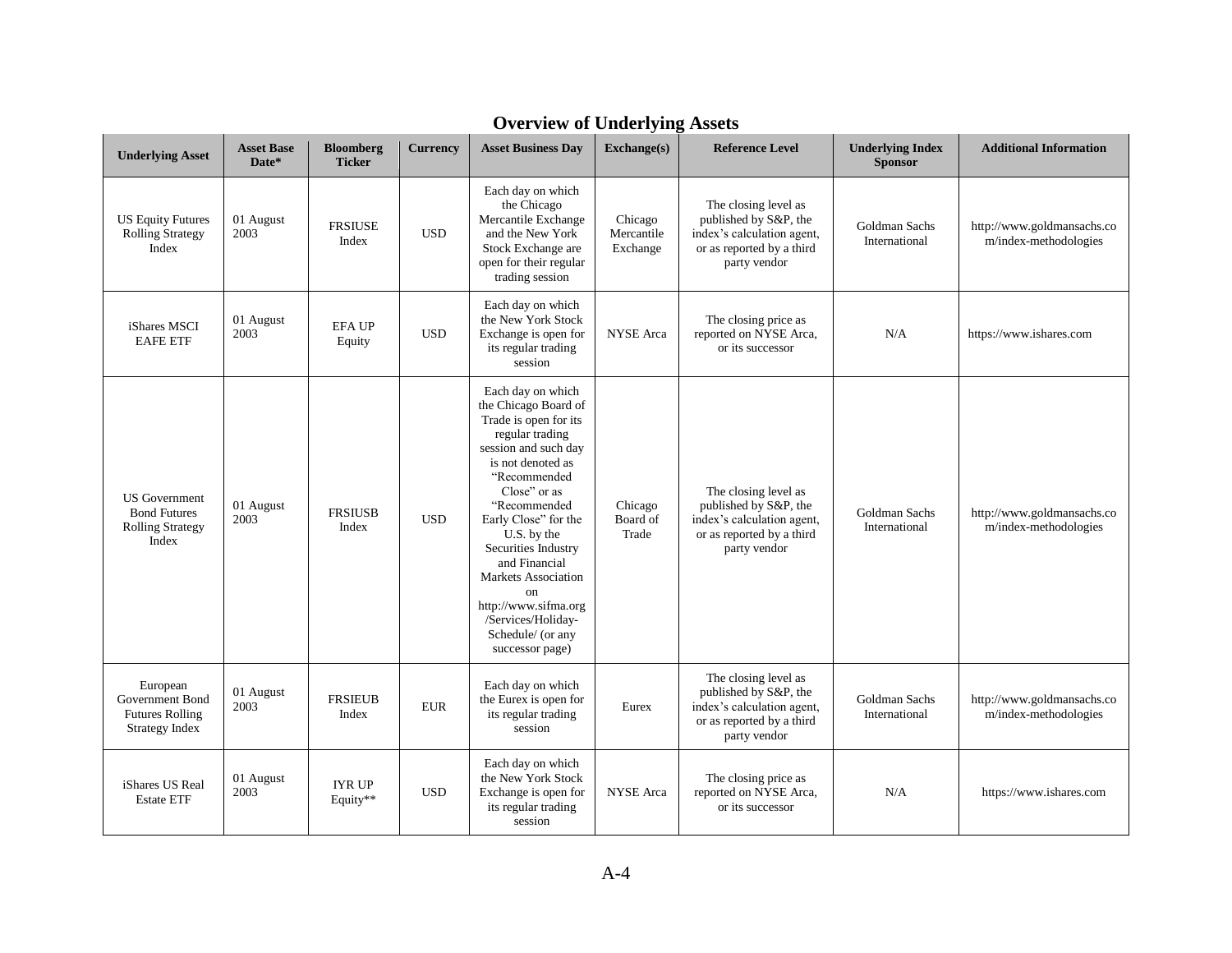| <b>FTSE</b><br><b>EPRA/NAREIT</b><br>Developed Europe<br><b>Total Return Index</b><br><b>EUR</b> | 01 August<br>2003 | <b>RPRA</b><br>Index | <b>EUR</b> | Each day on which<br>the London Stock<br>Exchange is open for<br>its regular trading<br>session        | Exchanges<br>of the<br>underlying<br>shares                                                                                                                                                   | The closing level as<br>published by FTSE, the<br>index's calculation agent,<br>or as reported by a third<br>party vendor                   | <b>FTSE</b><br><b>EPRA/NAREIT</b> | http://www.ftse.com/products<br>/indices/epra-nareit |
|--------------------------------------------------------------------------------------------------|-------------------|----------------------|------------|--------------------------------------------------------------------------------------------------------|-----------------------------------------------------------------------------------------------------------------------------------------------------------------------------------------------|---------------------------------------------------------------------------------------------------------------------------------------------|-----------------------------------|------------------------------------------------------|
| <b>Enhanced Strategy</b><br>$E142$ on the S&P<br>GSCI <sup>TM</sup> Total<br>Return Index        | 01 August<br>2003 | ENHG142T<br>Index    | <b>USD</b> | Each day on which<br>the offices of<br>Goldman, Sachs &<br>Co. are open for<br>business in New<br>York | Trading<br>Facility as<br>defined in<br>the<br>methodology<br>documentati<br>on for the<br>Enhanced<br>Strategy<br>$E142$ on the<br>S&P<br>GSCI <sup>TM</sup><br><b>Total Return</b><br>Index | The closing level as<br>published by Goldman,<br>Sachs & Co, the index's<br>calculation agent, or as<br>reported by a third party<br>vendor | Goldman, Sachs &<br>Co            | http://www.goldmansachs.co<br>m/index-methodologies  |
| Money Market<br>Position                                                                         | 01 August<br>2003 | Not applicable       | <b>USD</b> | New York business<br>days                                                                              | <b>Not</b><br>applicable                                                                                                                                                                      | Money Market Position<br>Value (as defined in the<br>Methodology)                                                                           | N/A                               | N/A                                                  |

\* Each of the Underlying Indices had a launch date that is different from the Asset Base Date shown above. Performance indicated before the relevant launch date is hypothetical and has been calculated back to the relevant base date using the methodology and assumptions about certain of the components and decisions the Calculation Agents of the Underlying Indices may have made. Values calculated for periods in which any Underlying Index did not yet exist may not reflect the actual Underlying Index level that would have been calculated on that date if, in fact, such index had existed at that point in time.

\*\* Prior to 01 March 2005, the Bloomberg Ticker used for the iShares US Real Estate ETF is IYR US Equity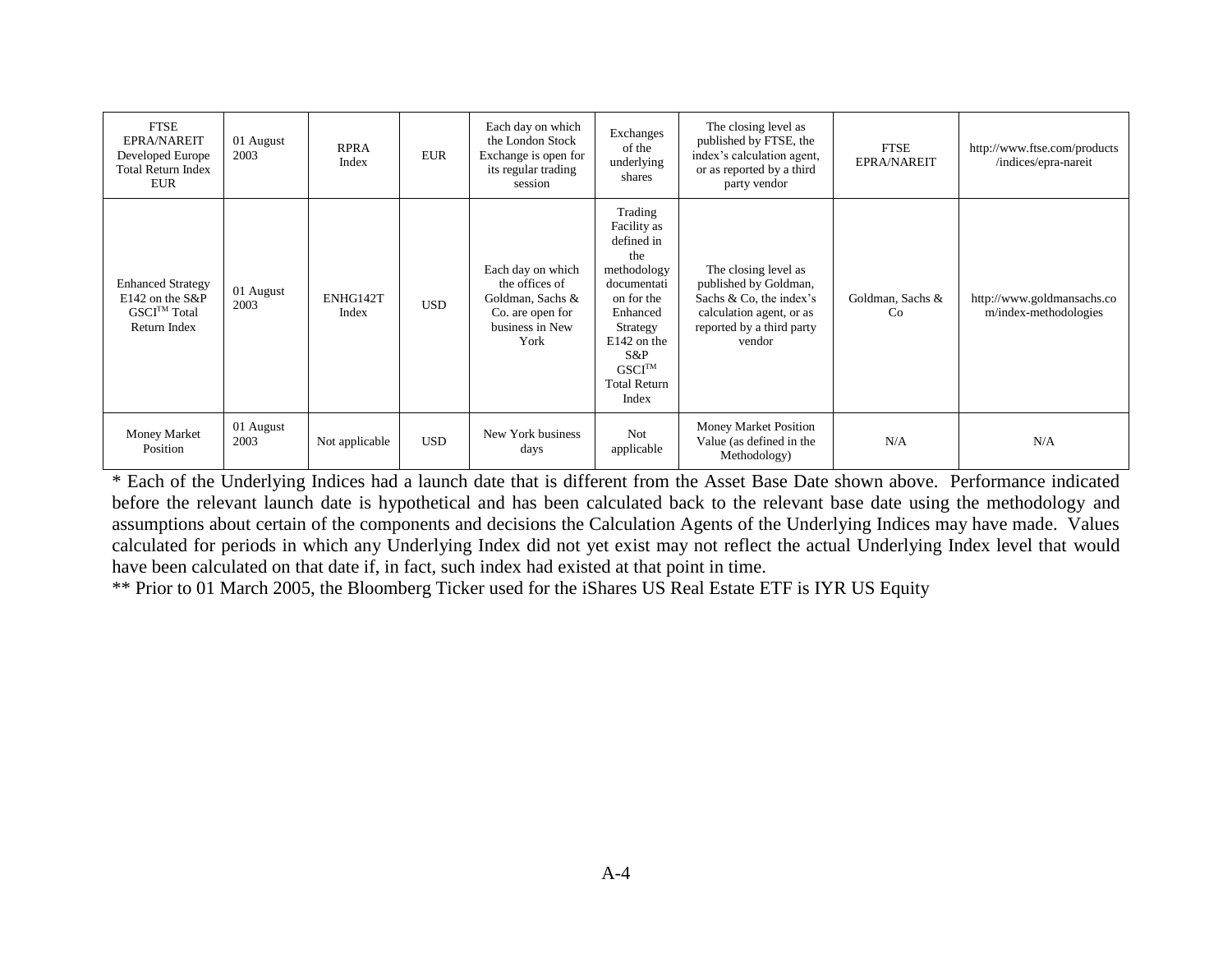## **CONSTRAINTS SCHEDULE**

## **Investment Constraints**

| <b>Underlying Asset</b>                                            | <b>Underlying Asset</b><br><b>Minimum Weight</b> | <b>Underlying Asset</b><br><b>Maximum Weight</b> |
|--------------------------------------------------------------------|--------------------------------------------------|--------------------------------------------------|
| US Equity Futures Rolling Strategy Index                           | $0\%$                                            | 30%                                              |
| iShares MSCI EAFE ETF                                              | $0\%$                                            | 30%                                              |
| US Government Bond Futures Rolling Strategy Index                  | $0\%$                                            | 60%                                              |
| European Government Bond Futures Rolling Strategy Index            | 0%                                               | 30%                                              |
| Enhanced Strategy E142 on the S&P GSCI™ Total Return<br>Index      | $0\%$                                            | 20%                                              |
| iShares US Real Estate ETF                                         | $0\%$                                            | 30%                                              |
| FTSE EPRA/NAREIT Developed Europe Total Return Index<br><b>EUR</b> | $0\%$                                            | 30%                                              |
| Money Market Position*                                             | $0\%$                                            | 100%                                             |

\*As described in the Methodology.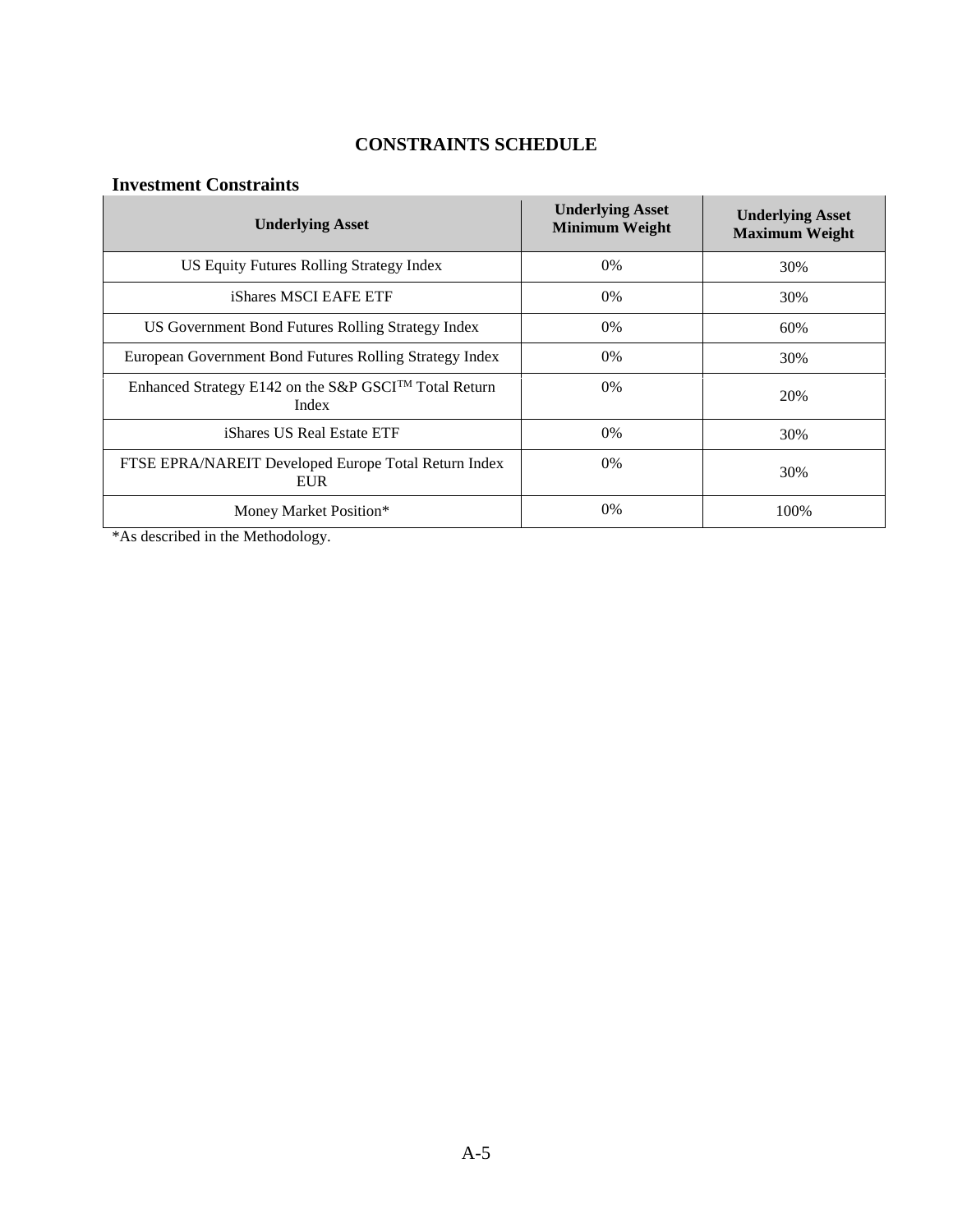#### **ADDITIONAL INFORMATION ABOUT THE INDEX, INCLUDING RISKS**

*Please note: Capitalized terms used but not defined in this Additional Information section have the meanings given to them in the methodology*.

The value of the Index from time to time depends on the values of the Underlying Assets, each of which may increase or decrease in value over time. Neither the Index nor any of the Underlying Assets includes any element of downside protection or guaranteed return. The value of any Underlying Asset, or the Index itself, may fall substantially below its value at the Launch Date or on any particular day and may fall to or below zero. If the value of the Index should fall to or below zero in respect of an Index Business Day, then the Index Value in respect of such Index Business Day and all following Index Business Days shall be zero.

Past performance of the Index is no guide to future performance. The Index was designed based on historical performance of certain assets and aims to capture trends in the market by using historical data over a pre-defined period. However, the actual performance of the Index in the future may bear little relation to the historical performance of the Index. In a market environment in which the price of a given Underlying Asset moves in the opposite direction to its past performance or a market environment in which the movement of an Underlying Asset is otherwise not consistent with its past performance, the Index may under-perform a static or managed allocation into the relevant Underlying Assets. Among other things, this is because the Index could be over-weighted in an Underlying Asset that suffers a significant decline in performance or be under-weighted in an Underlying Asset that experiences a major rise in performance as compared to its historical performance.

The Calculation Agent employs commercially available computer software that determines mathematical solutions to predefined mathematical problems (a "solver") which uses a pre-defined set of optimization formulae to select the relevant asset weights for each Look-Back Period. If the Calculation Agent employed a different "solver", the final set of weights selected might be different and possibly materially so. As such, the performance of the Index could be materially different. References in this Index description to the algorithm selecting a combination of Underlying Assets with "the highest historical return over the relevant Look-Back Period" should be understood to mean the highest return that can be computed using the "solver" employed by the Calculation Agent in administering the Index algorithm. There is no guarantee that this solver will determine the optimal set of weights and it is possible that there exists on any Base Index Observation Day a combination of weights with a higher return over the relevant Look-Back Period.

The weight attributed to each Underlying Asset at each Base Index Observation Day is intended to optimize the total return performance of the Underlying Assets based on an analysis of the historical returns of various combinations of exposures to the Underlying Assets, subject to certain constraints. As the possible weights are a continuous function, there is no simple function to test the various combinations of exposures and achieve the optimal set of weights. As a result, it is necessary to use approximations contained in computation routines.

The respective weights of the Underlying Assets are rebalanced periodically within the Index by applying an algorithm operating within pre-determined rules.

The Index has an internal currency hedge described further under *"Internal Currency Hedge*". Underlying Indices that are denominated in U.S. dollars are not exposed to currency risks. Underlying Indices that are denominated in currencies other than U.S. dollars are fully exposed to currency risks to the extent of any gain or loss in the level of such Underlying Index on each Index Business Day. In addition, the Index's currency hedge will decrease the Index level if and to the extent that the performance of the relevant currencies and of the non-U.S. dollar denominated Underlying Assets move in opposite directions. As a result of such movements, you will still be subject to the risk of currency fluctuations affecting the value of the Index on a daily basis. In addition, the Currency Borrowing Amounts included as part of the internal currency hedge will decrease the level of the Index.

The Index has only been calculated since the Launch Date and as such there is no historical performance data available in respect of it prior to that time. Additionally, there may be only limited historical performance data with respect to certain Underlying Assets. As a result, any investment the return of which is linked to the Index or such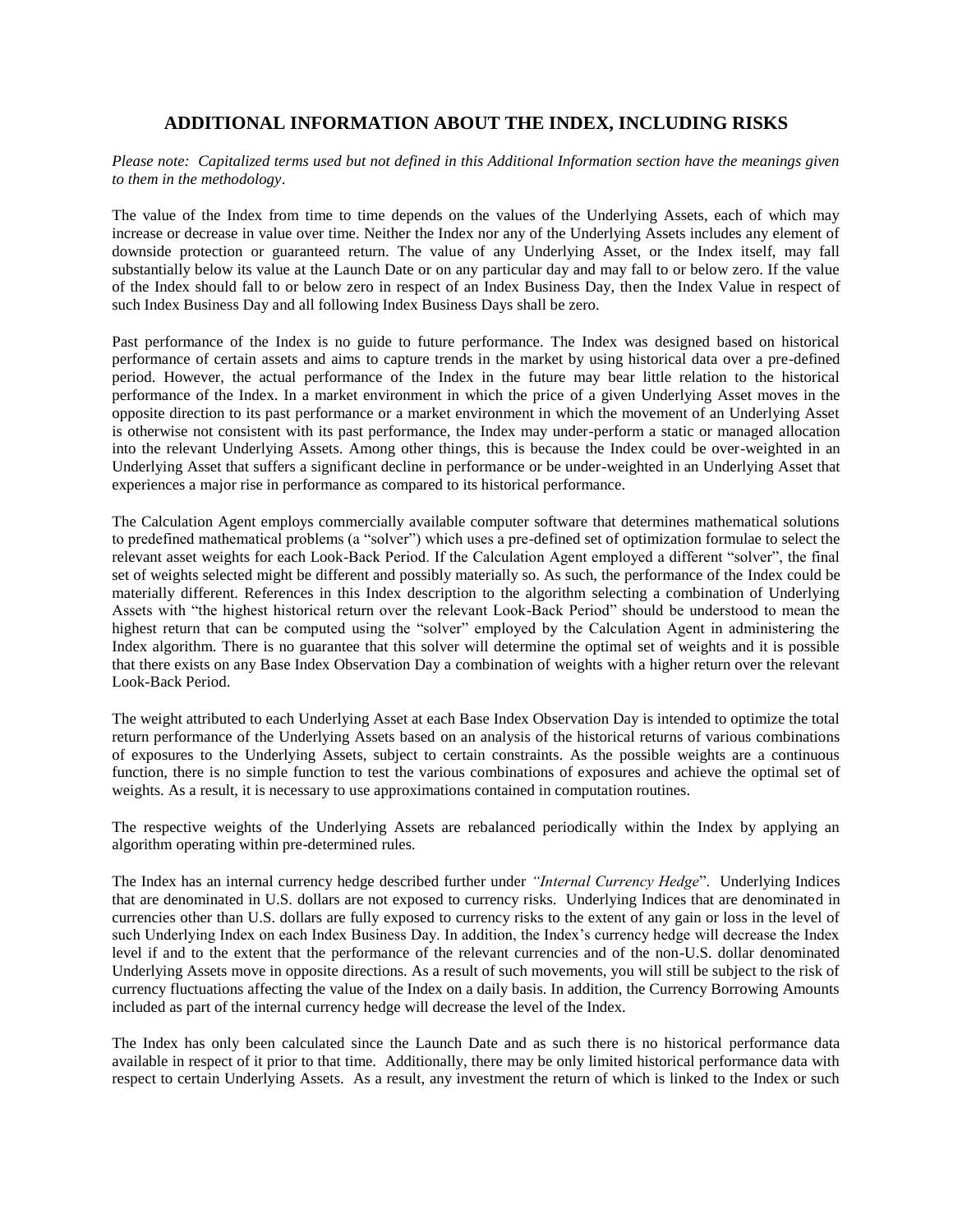Underlying Assets may involve greater risk than an exposure linked to indices or strategies with a longer term track record.

The absence of a long term track record with respect to certain Underlying Assets is particularly significant because the algorithm underlying the Index is based on historical trends in returns that may or may not be repeated in the future.

The Index, including the Base Index and the Total Return Index, launched on the Launch Date. Each of the Underlying Indices also had a launch date that is different from the Asset Base Date shown above. Performance indicated before the relevant launch date is hypothetical and has been calculated back to the relevant base date using the methodology and assumptions about certain of the components and decisions the Index Committee or Calculation Agent of the Index or the Underlying Indices may have made. Index values calculated for periods in which the Index or any Underlying Index did not yet exist may not reflect the actual Index Value or Underlying Index level that would have been calculated on that date if, in fact, such index had existed at that point in time.

Goldman Sachs Group members are sponsors of many of the Underlying Assets. In that capacity, each of them has the power to make determinations that could materially affect the value of those Underlying Assets and, in turn, the Index Value.

Goldman Sachs Group is a full service financial services firm engaged in a range of market activities. Goldman Sachs Group may issue, arrange for the issue of, or enter into financial instruments or derivatives linked to, the Index, other indices that are based on some or all of the Underlying Assets, or any of the Underlying Indices or Underlying ETFs and arrange for the distribution of these financial instruments or derivatives, including the payment of distribution fees and commissions to any intermediaries. These activities could adversely affect the Index Value and any of the Underlying Assets.

With respect to any Underlying Index not sponsored by any member of the Goldman Sachs Group, the Index methodology relies on information from third-party sponsors of such Underlying Index or their calculation agents and other public sources. If you are considering acquiring or making an investment in a product linked to the Index, you should carefully read and understand the information about those Underlying Indices, which can be found using the links indicated therefor under Additional Information of the "Overview of Underlying Assets". However, Goldman Sachs Group makes no warranty as to the correctness of that information and takes no responsibility for the accuracy of such data or the impact of any inaccuracy of such data on the Index.

The futures markets occasionally experience disruptions in trading (including temporary distortions or other disruptions due to various factors, such as the lack of liquidity in markets, the participation of speculators and governmental regulation and intervention). These disruptions include the cessation, for a material time, of trading in the futures contracts underlying an Underlying Index or the imposition by the futures exchange on which one or more such futures contracts are traded of a "limit price," a range outside of which these futures contracts are not permitted to trade. In addition, a futures exchange may replace or delist a futures contract included in the Underlying Index. There can be no assurance that a disruption, replacement or delisting of a futures contract, or any other event, will not have an adverse or distortive effect on the value of an Underlying Index or the manner in which it is calculated.

The Underlying Indices are composed of futures contracts rather than securities or physical commodities. Futures contracts normally specify a certain date for settlement of a financial future (such as a futures contract on a securities index) or delivery of the underlying physical commodity. As the exchange-traded futures contracts that comprise each Underlying Index approach expiration, they are replaced by similar contracts that have a later expiration. Thus, for example, a futures contract purchased and held in August may specify an October expiration. As time passes, the contract expiring in October may be replaced by a contract for delivery in December. This process is referred to as "rolling". Because of the potential effects of negative roll yields, it is possible for the value of an Underlying Index to decrease significantly over time even when the relevant securities indices or near-term or spot prices of underlying commodities are stable or increasing. It is also possible, when the relevant securities indices or the nearterm or spot prices of the underlying commodities are decreasing, for the value of the Underlying Index to decrease significantly over time.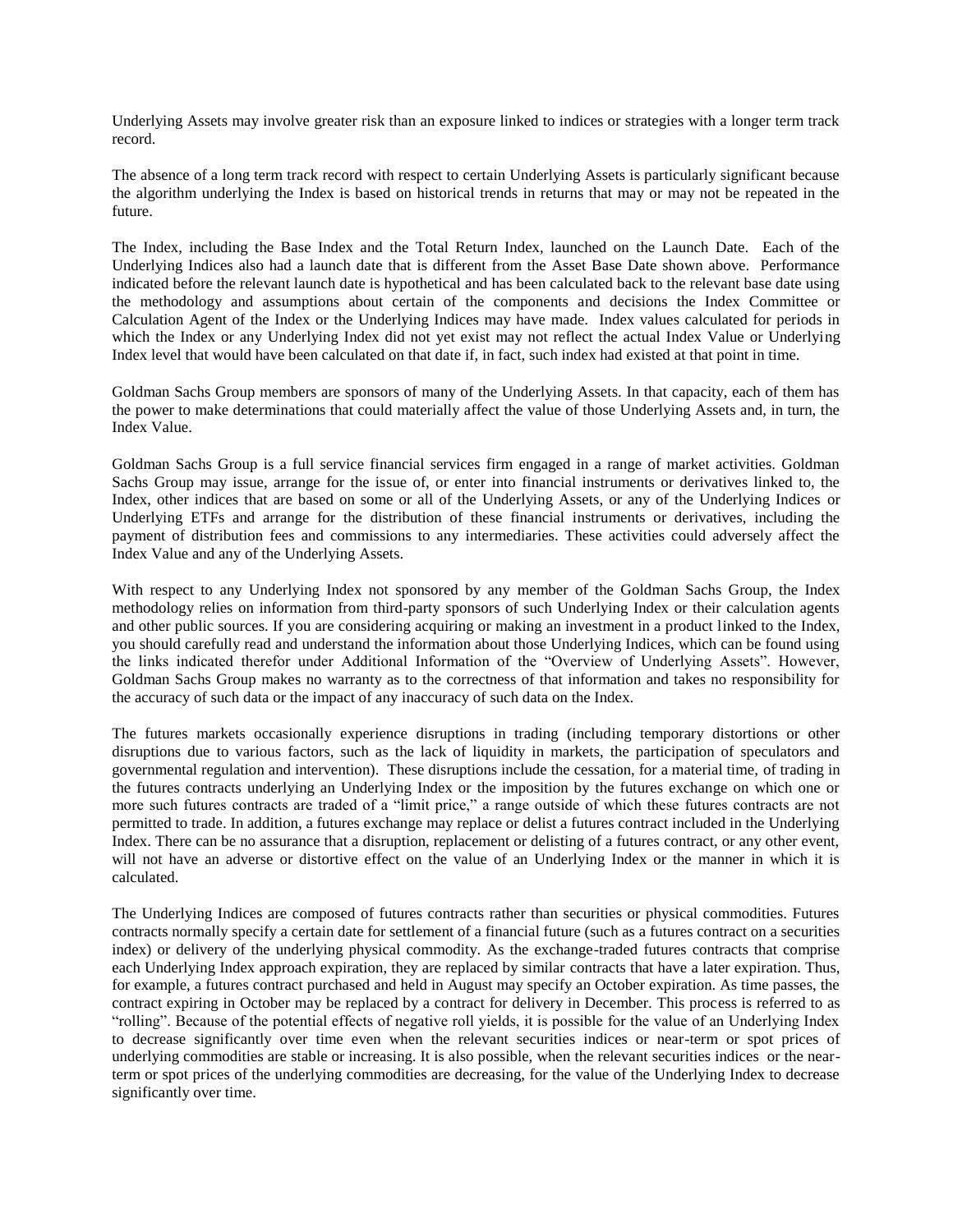Some of the Underlying Indices consist of futures contracts on commodities. The Dodd-Frank Wall Street Reform and Consumer Protection Act ("Dodd-Frank"), which effected substantial changes to the regulation of the futures and over-the-counter (OTC) derivative markets, was enacted in July 2010. Dodd-Frank requires regulators, including the Commodity Futures Trading Commission (the "CFTC"), to adopt regulations to implement many of the requirements of the legislation. While the CFTC has adopted many of the required regulations, a number of them have only recently become effective, and certain requirements remain to be finalized. The ultimate impact of the regulatory scheme, therefore, cannot yet be fully determined. Under Dodd-Frank, the CFTC approved a final rule to impose limits on the size of positions that can be held by market participants in futures and OTC derivatives on physical commodities. Those rules were challenged in federal court by industry groups and were vacated by a decision of the court in September 2012. While the CFTC subsequently proposed a new rule on position limits, its ultimate scope and impact, as well as the content, scope or impact of other CFTC rules, cannot be conclusively determined at present, and these limits will likely restrict the ability of certain market participants to participate in the commodity, future and swap markets and markets for other OTC derivatives on physical commodities to the extent and at the levels that they have in the past. These factors may also have the effect of reducing liquidity and increasing costs in these markets as well as affecting the structure of the markets in other ways. In addition, these legislative and regulatory changes have increased, and will continue to increase, the level of regulation of markets and market participants, and therefore the costs of participating in the commodities, futures and OTC derivative markets. Without limitation, these changes require many OTC derivative transactions to be executed on regulated exchanges or trading platforms and cleared through regulated clearing houses. Swap dealers (as defined by the CFTC) are also required to be registered and are or will be subject to various regulatory requirements, including, but not limited to, proposed capital and margin requirements, record keeping and reporting requirements and various business conduct requirements. These legislative and regulatory changes, and the resulting increased costs and regulatory oversight requirements, could result in market participants being required to, or deciding to, limit their trading activities, which could cause reductions in market liquidity and increases in market volatility. In addition, transaction costs incurred by market participants are likely to be higher than in the past, reflecting the costs of compliance with the new regulations. These consequences could adversely affect the level of the Underlying Indices, which could in turn adversely affect the level of the Index.

In addition, other regulatory bodies have proposed or may propose in the future legislation similar to that proposed by Dodd-Frank or other legislation containing other restrictions that could adversely impact the liquidity of and increase costs of participating in the commodities markets. For example, in October 2011 the European Commission published a proposal to replace the Markets in Financial Instruments Directive (2004/39/EC) with a new Markets in Financial Instruments Regulation and an amended Markets in Financial Instruments Directive (together, "MiFID II"), which was adopted in April 2014. MiFID II provides for the establishment of position limits on the size of positions in commodity derivatives which a person may hold over a specified period of time. By way of further example, the European Market Infrastructure Regulation (Regulation (EU) No 648/2012) ("EMIR") will require mandatory clearing of certain OTC derivative contracts, reporting of derivatives and risk mitigation techniques (including margin requirements) for uncleared OTC derivative contracts. EMIR will likely impact a number of market participants and is expected to increase the cost of transacting derivatives.

#### **Disclaimers**

No Advice or Recommendation: Neither Goldman, Sachs & Co. nor any of its affiliates makes any representation or warranty, express or implied, or accept any liability or responsibility to the owner of any products linked to the Index or any member of the public regarding (i) the advisability of investing in securities or other investments generally, in the Index or in the Underlying Indices or (ii) the ability of the Index to generate positive results. If you consider acquiring any product linked to the Index you should consult your own accounting, tax, investment and legal advisors before doing so. Goldman, Sachs & Co. does not act as an advisor or fiduciary.

Calculation of the Underlying Indices: The level of certain Underlying Indices is calculated and published by third parties and not Goldman, Sachs & Co. or any of its affiliates. Goldman, Sachs & Co. and its affiliates disclaim all liability for any errors committed by, or omissions or delays on the part of, any third party in calculating or publishing the level of any Underlying Index.

Index Not Designed by Reference to Individual Needs: The Index is structured by Goldman, Sachs & Co. and determined and calculated by the Calculation Agent without regard to any other party. Goldman, Sachs & Co. does